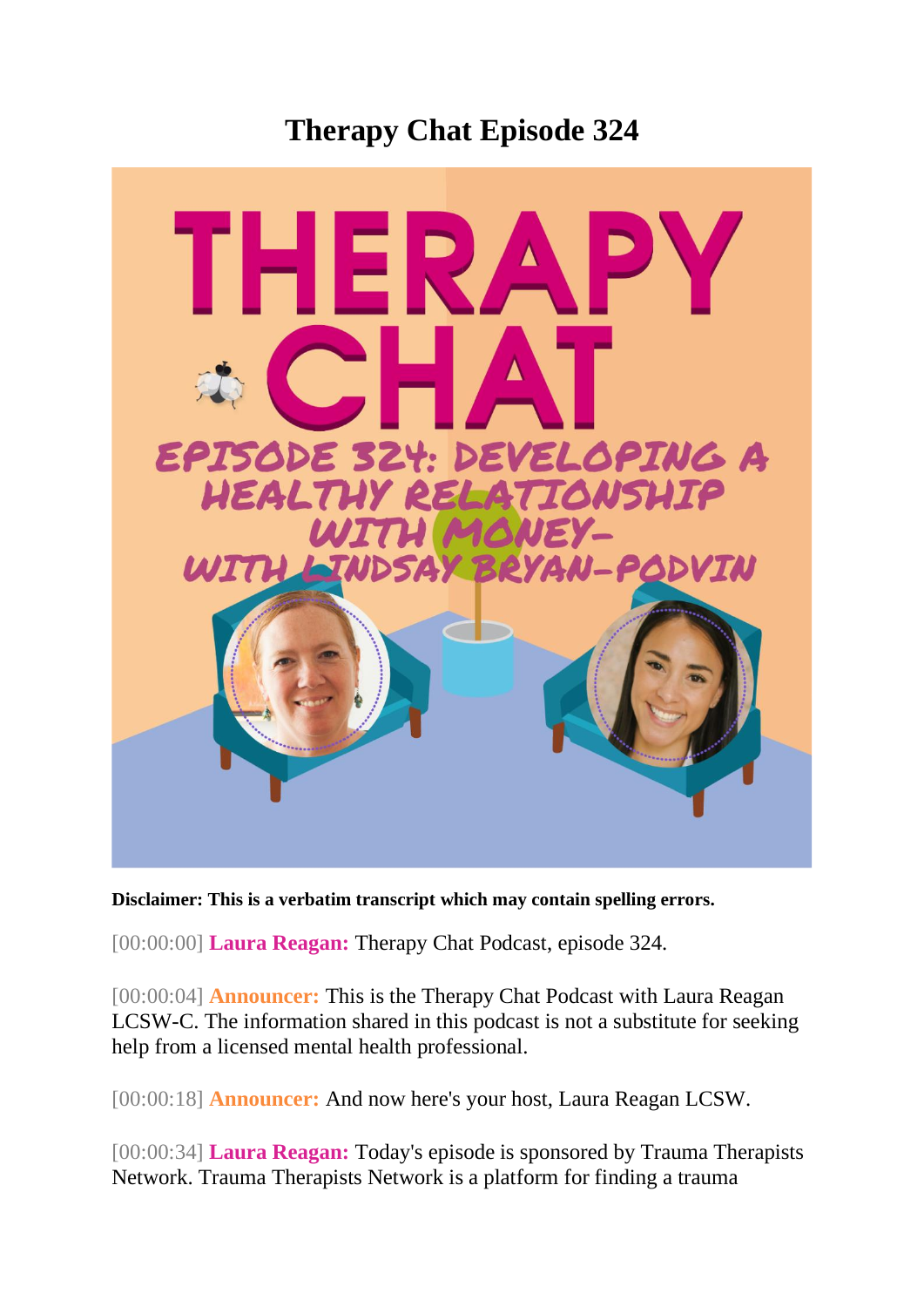therapist, learning about trauma and understanding about how trauma shows up in our lives and what the healing process can look like. Go to www dot trauma therapist network.com to learn more.

[00:00:57] **Laura Reagan:** This week's episode is sponsored by Therapy Notes. The number one rated electronic health record system available today with live telephone support seven days a week. It's clear why Therapy Notes is rated 4.9 out of five stars on Trustpilot and has a five-star rating on Google. Therapy Notes makes billing, scheduling, note taking, and tele-health incredibly.

[00:01:16] **Laura Reagan:** And now for all you prescribers out there, Therapy Notes is proudly introducing e-prescribe. Use coupon code chat, or click the link in the show notes to get two free months at therapynotes.com.

[00:01:27] **Laura Reagan:** Hi, welcome back to Therapy Chat. I'm your host, Laura Reagan. Today. I'm going to talk about a topic that's something I think affects many of us, whether you're a therapist or not. It's almost like embedded in our culture, financial anxiety. And my guest today is Lindsay Bryan-Podvin, who is a clinical social worker and consultant, coach, offering workshops and trainings. And she has a book that came out fairly recently called The Financial Anxiety Solution: A Step-by-step Workbook To Stop Worrying About Money, Take Control Of Your Finances And Live A Happier Life. Lindsey has a podcast called Mind Money Balance, and she offers many great tips and resources on her website and her Instagram page, including a quiz where you can kind of figure out your money style, which is at www dot mind, money, balanced.com/quiz.

[00:02:28] **Laura Reagan:** I'll link to that in the show notes. I really appreciate the easy way that Lindsay speaks about a topic that's weirdly taboo because in our materialistic, capitalistic, United States culture, we're obsessed with money, but we don't like to talk about it. We have a lot of things like that. It's like sex. We think about it all the time, but it's totally taboo to speak about it.

[00:02:51] **Laura Reagan:** So I hope you will enjoy my conversation with Lindsay Bryan-Podvin, demystifying our financial anxiety and providing a path to understanding our own relationship with money. Let's dive right in.

[00:03:09] **Laura Reagan:** Hi, welcome back to Therapy Chat. I'm your host, Laura Reagan. And today I'm so happy to be speaking with Lindsay Bryan-Podvin, who is the author of The Financial Anxiety Solution Workbook, and a podcaster and a therapist, and so many more things. Lindsay, thank you so much for coming on to Therapy Chat today.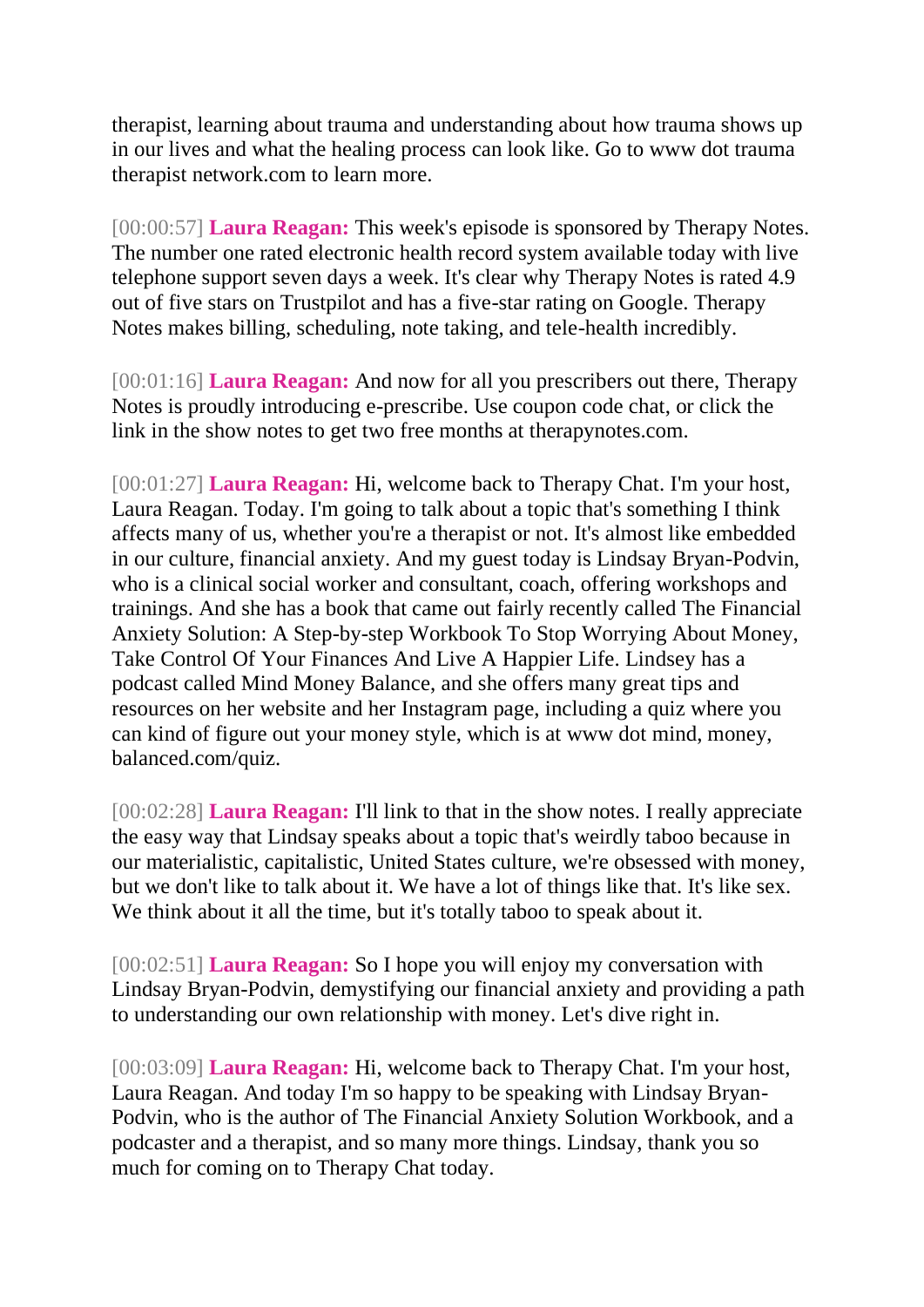[00:03:30] **Lindsay Bryan-Podvin:** I'm really happy to be here.

[00:03:32] **Lindsay Bryan-Podvin:** And Laura, I have to tell you, before we dive in that your voice has actually been in my head for many years, because your podcast is one of the ones that I would listen to on my walk to and from the office usually to, because I'd be like getting into clinical mode and then coming home, I'd usually listen to something light and silly, but it's nice to be here in this seat when I've heard your voice for so many years.

[00:03:54] **Laura Reagan:** Ah, thank you. And I'll tell everyone who's listening, how my own money shame is causing us to do really our second interview, even though I never aired the first one, because like, I'm going to come out to our audience as someone who has a lot of money shame and when we recorded our interview, that was just before the pandemic started, once the pandemic hit and I hadn't released it yet, I was like, how do we think about money when this is happening?

[00:04:21] **Laura Reagan:** So I just like left it on the shelf and finally crawled back and said, Lindsay, please, will you come back? You were like, yeah, sure. So thanks again for the graciousness. And I just want like everyone who who's listening to realize, like I'm sitting right in here with all of us, as we think about money and how much anxiety it can cause.

[00:04:42] **Laura Reagan:** So I'm really happy that you're sharing your wisdom with us today. And I know that there's going to be so much, we can all learn from you.

[00:04:49] **Lindsay Bryan-Podvin:** Thank you. I'm excited to be here.

[00:04:51] **Laura Reagan:** Yeah. So let's just start off though, with you telling our audience a little bit more about who you are and what you do.

[00:04:57] **Lindsay Bryan-Podvin:** So I'm Lindsay, as you've now heard Laura say I'm a biracial financial therapist located on the traditional land of the Pottawatomie Peoria, Fox, and windup peoples currently known as Michigan.

[00:05:11] **Lindsay Bryan-Podvin:** I have been a social worker for just over a decade now. And. I moved into a very traditional career path for so many social workers. I had my internship at a community mental health, and then I moved into a nonprofit. I was doing refugee resettlement in my first job, particularly a culturation and acclimation to the U S to help get them get ready for their careers and all the case management that went along with that.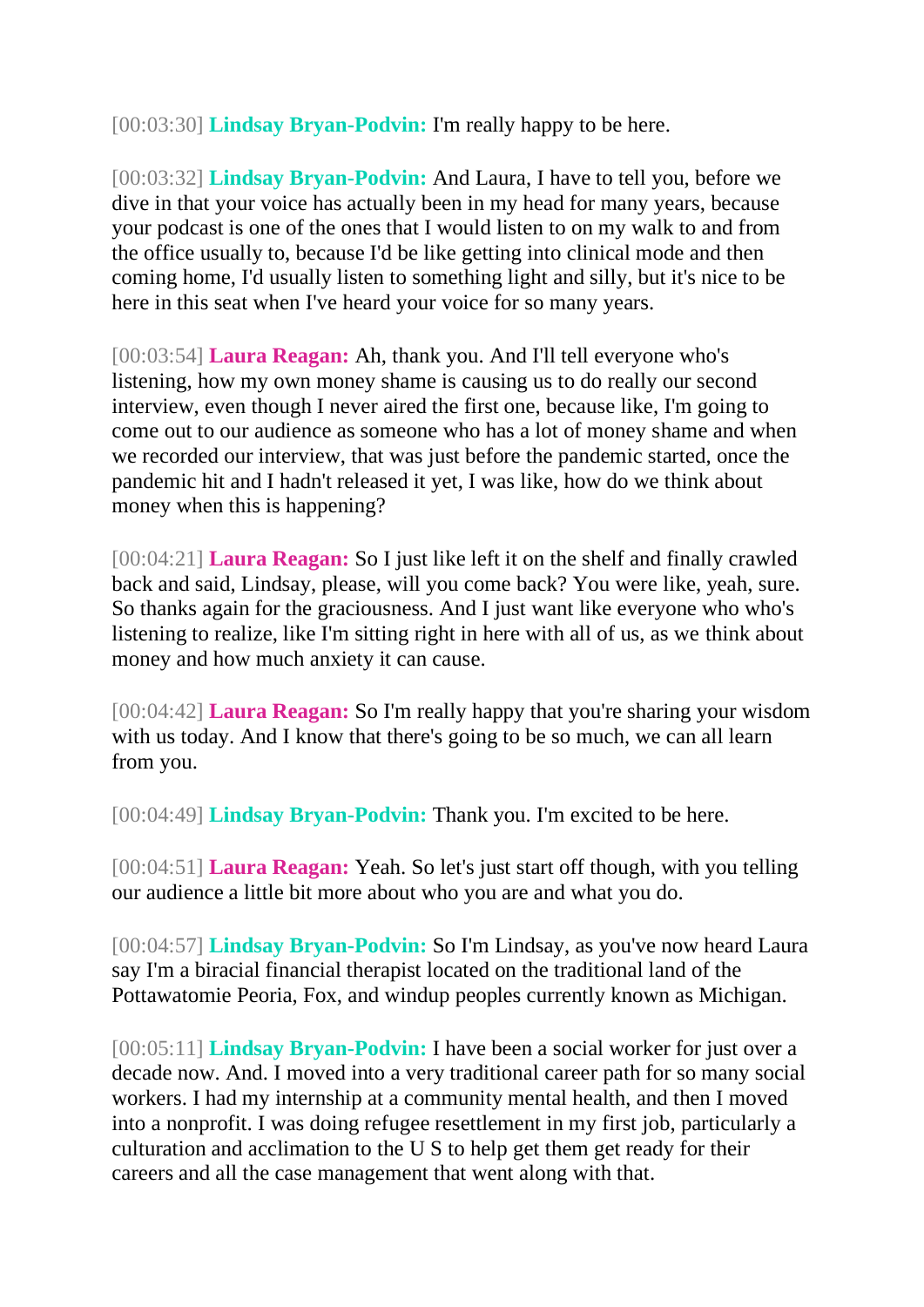[00:05:40] **Lindsay Bryan-Podvin:** And as rewarding as it was, was I was. Grossly underpaid as so many of us social workers are. And I was feeling, talk about money, shame so much money shame because I come from a financially privileged background where I finished school without debt. And even though I didn't have debt heading into that first job, when you're making not enough money, it's still really hard to get ahead.

[00:06:04] **Lindsay Bryan-Podvin:** And when I got that first paycheck, I can, so viscerally, Laura, remember just thinking, oh shoot. I'm I'm in trouble because it was less than what I made as a waitress. And all the shame was like, how could I have wasted this privilege? What's wrong with me? How am I going to survive? Do I have to pick up a second job?

[00:06:25] **Lindsay Bryan-Podvin:** How are other people making it work? All of this shame and anxiety, and then, you know, compounded on that was, was the stress and vicarious trauma of doing the work that I was doing. And I was getting chronically sick. I developed insomnia and, you know, I was doing everything in my power to cut my spending.

[00:06:43] **Lindsay Bryan-Podvin:** I was following all of the personal finance advice and cutting all my spending that I could and clipping coupons and buying things on sale. And it helped. A little bit, but I was still struggling. And when an opportunity came along for a higher paying social work job, I jumped at it. And when I got that first paycheck, it was almost immediate in that my body started to finally settle.

[00:07:09] **Lindsay Bryan-Podvin:** My immune system started to rebound my sleep started to improve. And that was the light bulb moment of yes, spending less is great, but also earning more as very important. And I had shifted from doing case management work into more clinical work. And so in my clinical role, I was seeing so much money stuff come up and as social workers, we're often trained to refer out.

[00:07:34] **Lindsay Bryan-Podvin:** So somebody's stressed about money. We're trained to say, oh, go call, you know, United Way. And they can help you out or call your energy provider and see if they can, you know, hit pause on your bill for a month or two. But we weren't talking about the psychological side of money and I felt like that was such a tremendous missed opportunity.

[00:07:56] **Lindsay Bryan-Podvin:** And so I just developed this really deep interest in how can I ethically work with people around money, while staying in my right and right. Not advising, not giving tax advice or selling insurance or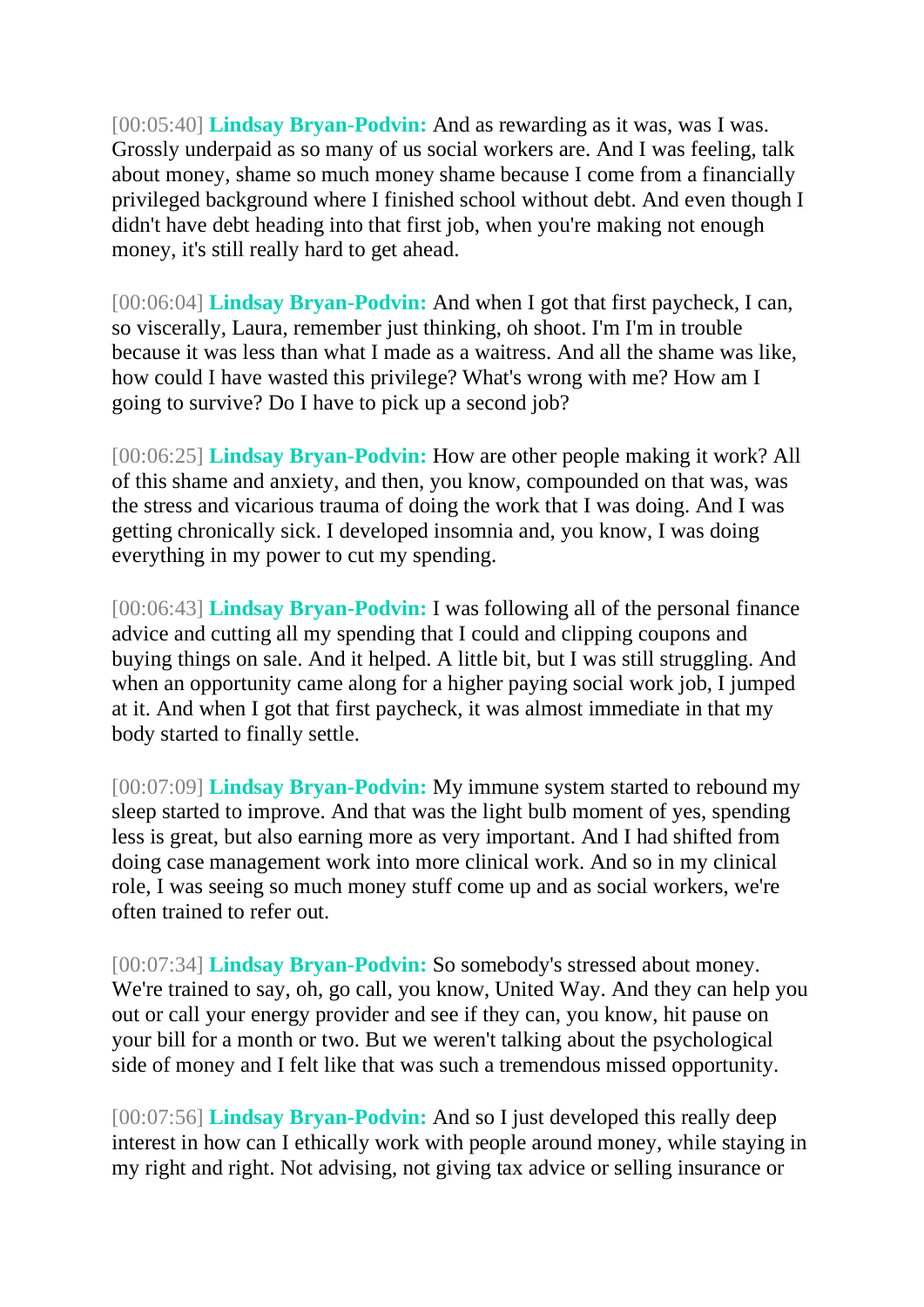anything like that, but how can I hold space for people around this emotional side of money that impacts all of us.

[00:08:14] **Lindsay Bryan-Podvin:** And I found financial social work and then financial therapy and sought out additional training there so that I could ethically provide. Care for people truly of all walks of life. So I'll pause there. So that's kind of the long and short of how I ended up in financial therapy and how, you know, we, we all have a money story.

[00:08:33] **Laura Reagan:** Absolutely.

[00:08:33] **Laura Reagan:** And you know what, you, you touched on a lot of points that were thought provoking for me there, but one is - should've jotted them down. One is like the shame of privilege. And another piece that came to mind is. The anyone can have a quote poverty mindset, but you know, I, I always bristle at the idea that anyone living in poverty is it's a mindset problem.

[00:09:00] **Laura Reagan:** You know, like they're not manifesting enough. I'm like, um, no there's systems that are keeping people in poverty and preventing people from rising up from poverty. So I think I'm curious, like what you would like to share about both parts of that, but like is how does the work with the impact of like financial deprivation, if that's what it is, um, fit into how you, how you were started working when you started doing that long, long, long question.

[00:09:29] **Lindsay Bryan-Podvin:** That's okay. Let me see if I can. Break it down into parts, because I think there were a few different questions there that I think are helpful. One is how do we deal with our own shame if we have any sort of financial privilege. And then two is how do we work with clients when it isn't just a manifestation, work harder, pull yourself up by your bootstraps thing. Were those kinds of the two questions?

[00:09:55] **Laura Reagan:** Yeah.

[00:09:56] **Laura Reagan:** And it's not just like visualize yourself, living swimming in hundred dollar bills. That's not the answer.

[00:10:02] **Lindsay Bryan-Podvin:** Yeah. Yeah. Okay. Well, let's start there so that this is the idea. In the personal finance space for anybody who has tried to educate themselves about personal finance, it seems like in addition to having a budget, the, the loudest voices in the room are saying what you're talking about, Laura, which is: think happy thoughts and money will follow.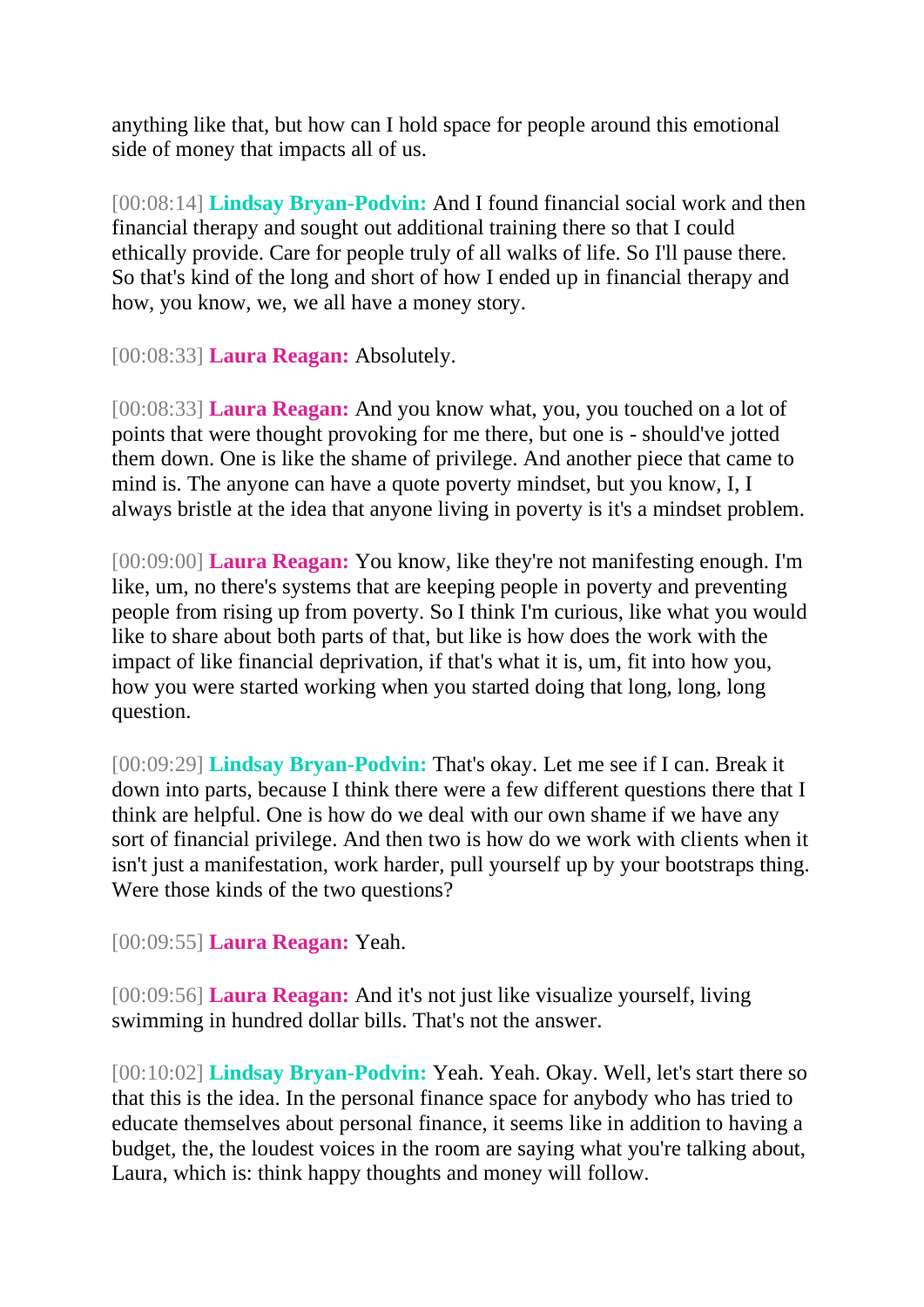[00:10:23] **Lindsay Bryan-Podvin:** Like, we all know that that's BS like we know as therapists. Yes. It is powerful to have positive thinking and to practice positive psychology. But we also know that just telling people to put their chins up and smile doesn't mean that their lives will get better, you know? And I think that's where so many clients recently are really coming to me, struggling because they're saying I took a manifestation course, or I did some tapping on my money mindset, or I did some meditation on my money story. And I now I feel even worse because here I am repeating these mantras about wealth and abundance and my bank account hasn't changed. And now I feel like it's my fault even more because not only am.

[00:11:08] **Lindsay Bryan-Podvin:** Not where I wanted to be. Now I'm practicing all of these things and I feel even worse. And, and what we say, what I would say to them, it's like, sounds like you've, you're becoming a victim of spiritual bypassing, right. Which is what we see a lot of the time in religious trauma. When we see this idea of like, well, if you prayed more, that wouldn't happen to you, things along those lines.

[00:11:31] **Lindsay Bryan-Podvin:** And so that's happening a lot in the financial space. And even if it isn't that blunt, I often hear people who say things like, well, in the United States, everybody has the same opportunity to go get a job or to invest in the stock market or fill in the blank. And as social workers and clinicians who are in the mental health field, we know that that's simply not true.

[00:11:53] **Lindsay Bryan-Podvin:** So sometimes it really is providing validation and psychoeducation to our clients that they're there. We live in a system that is royally screwed up and has so many problems. And there are, there are multiple things we can do there. We connect knowledge that the system is broken and we can say, what are the things that I can do?

[00:12:14] **Lindsay Bryan-Podvin:** It's a little bit of, of radical acceptance in a lot of ways of, yes, there are so many things stacked against us. If we are not born into a certain body or certain income class. Right. And what are the things that I do have the autonomy over, or I would like to have the autonomy over. So I'll pause there, but does that kind of help answer that question about manifestation?

[00:12:41] **Laura Reagan:** Yeah, very much, very much. And like, I do think that there, you can visualize. The way you want your life to be. I think there are a lot, but when you don't have your survival needs met, you're not in a position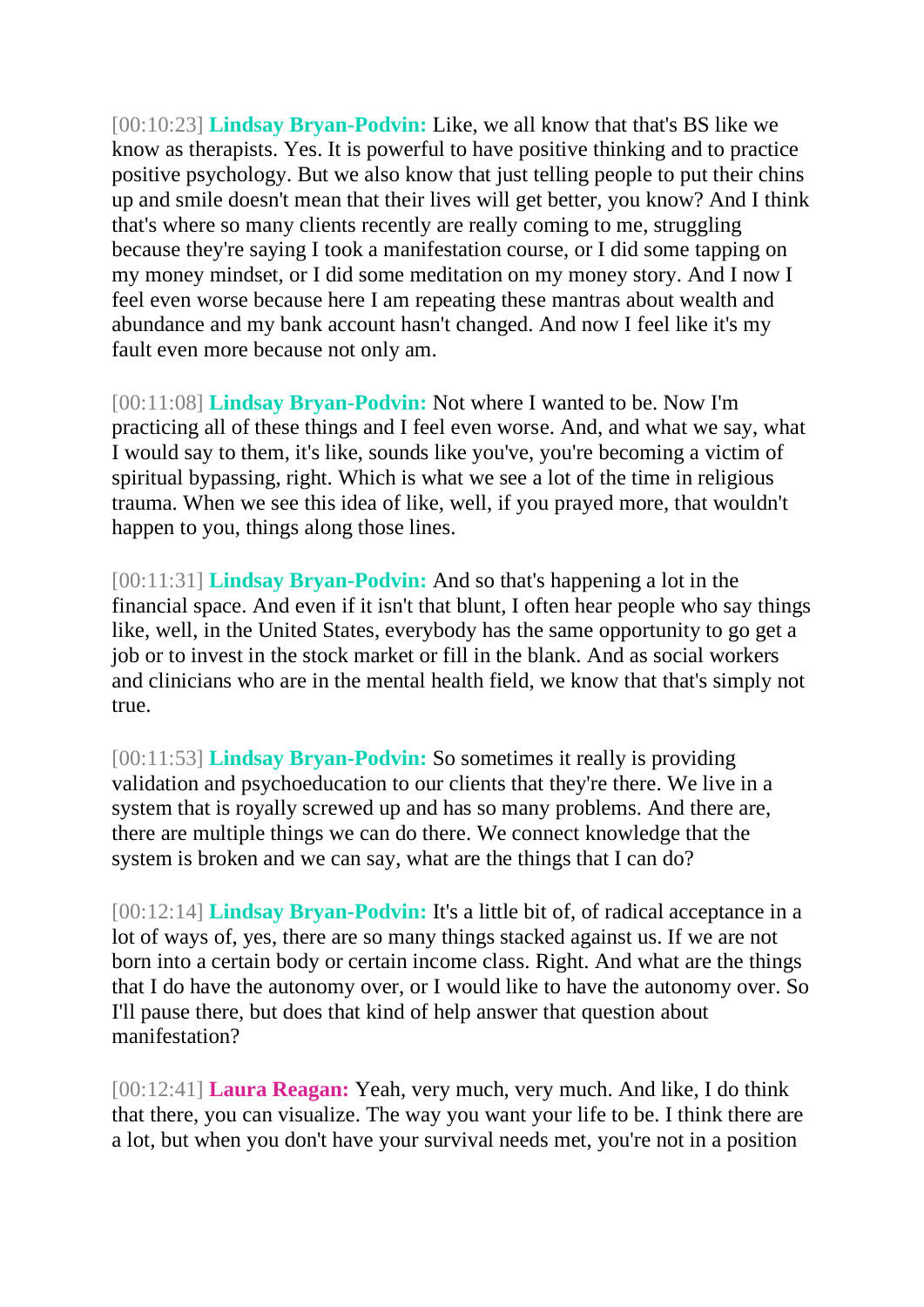to be that, you know, self actualization is at the top. You got to get the basic needs met first.

## [00:12:59] **Lindsay Bryan-Podvin:** Yes, yes.

[00:13:00] **Lindsay Bryan-Podvin:** And when it comes, I really appreciate that. You just said that because when it comes to the basic needs, you know, food, shelter, sex, those, those kind of facing basic needs. Money is kind of at the bottom of that pyramid. And a lot of us really cringed to think about it. Like, ah, I don't want to think that money is there, but we live in a society where to have access to a lot of those things that provide psychological and physical safety, you do need money for, right.

[00:13:30] **Lindsay Bryan-Podvin:** We just know that look at any study where they have, you know, poverty and mental health and look at the correlations. You can say it correlations or causation all day. But we know, we know that being in chronic stress is not good for us. And when we lift people out of poverty, we had this really interesting experiment that happened during the pandemic, right, where we had essentially a version of universal, basic income.

[00:13:55] **Lindsay Bryan-Podvin:** We had much more generous child tax credits. We had much more generous unemployment benefits and what happened. Millions of people were literally lifted out of poverty, you know? And it'll be interesting to see what happens in the coming years. But what we know when we look at our kind of cousins over in Europe who have more progressive democracies than us, but democracies, nonetheless, They have found time and time and again, that having that social safety net from the government is a protective factor against mental health. There was a huge study that the, WHO the World Health Organization did after the 2008 recession. And they took a look at protective factors for mental health. And of course, community was one of the top ones, but another big one, that top two was community.

[00:14:41] **Lindsay Bryan-Podvin:** So family, friends loved ones that you can lean on when you're having a hard time, but also a financial social safety net from the governnment. Was the other protective factor, you know? So it makes perfect sense.

[00:14:53] **Laura Reagan:** I agree with you. And I mean, also the community, I don't know. I can't say where there's a study about this.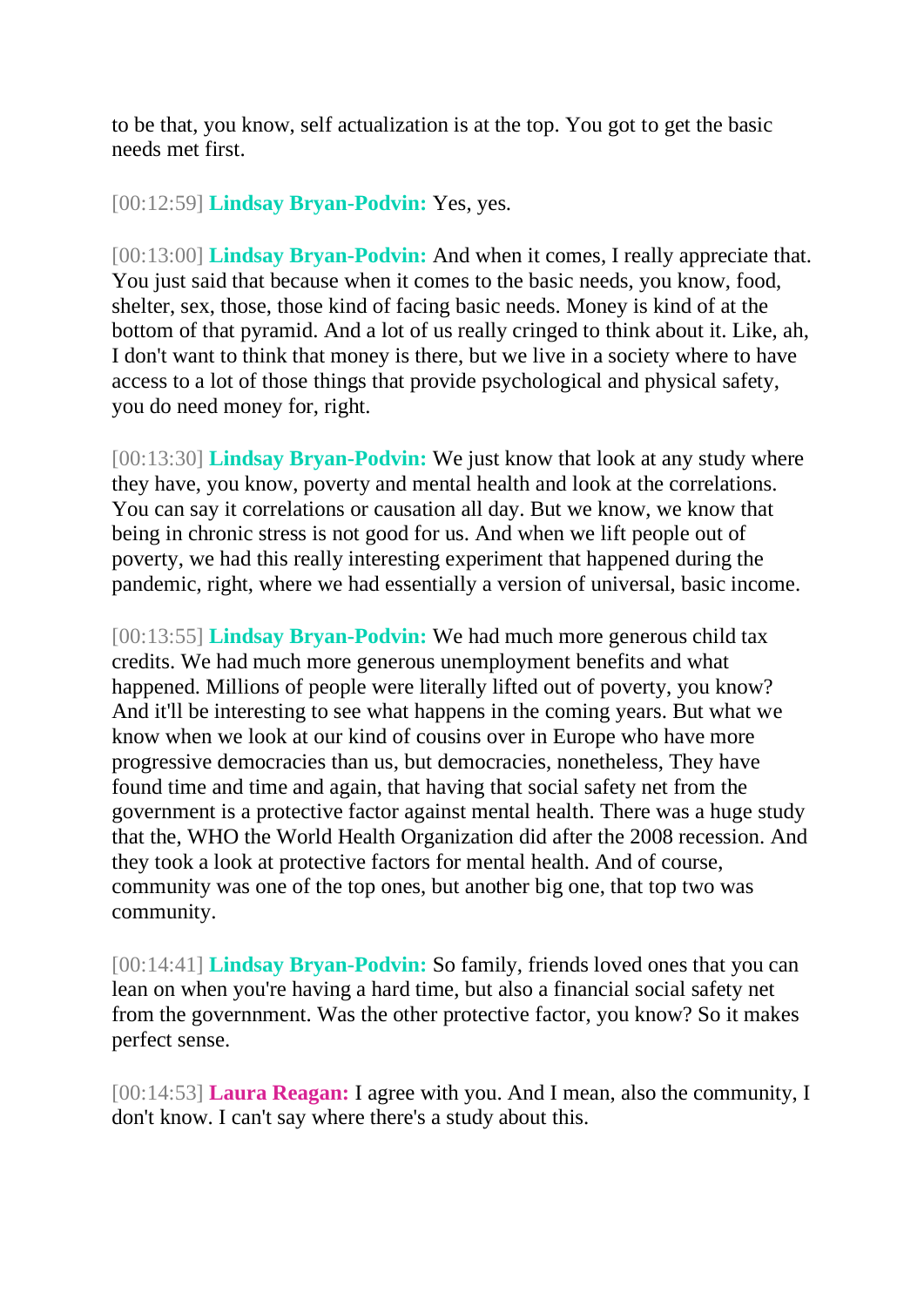[00:15:01] **Laura Reagan:** There probably are, but I feel innately intuitively that community can't people can't connect with one another when they are competing for scarce resources. So. Even though in areas where there are high levels of poverty, there can be strong community fabric. It's stretched thin because there just aren't enough resources to go around.

[00:15:24] **Laura Reagan:** And that's, you know, it's kind of like what you see in our culture right now, how we have this. You know, such a huge us and them situation going on. And when you see threat all around, because you don't feel safe, you know, you don't look at other people and say, oh, you're going to be helping me feel better.

[00:15:42] **Laura Reagan:** It's like, you're the problem. You know? So I just feel like you're right, like safety and security and money go hand in hand. So. Yeah, it is at that bottom because you can't meet basic needs in the United States without money. Food still costs money.

[00:15:57] **Lindsay Bryan-Podvin:** Yes, it absolutely does.

[00:16:00] **Laura Reagan:** Shelter costs money. And even if we may have grown up in a background that did not have high levels of.

[00:16:08] **Laura Reagan:** Social class and socioeconomic status becoming therapists or getting your master's degree gives you a level of privilege. It gives you access to a different system that, you know, lower, having less education prevents you from accessing a lot of times. So I think that's another thing in that shame part is that like, I'm guessing.

[00:16:30] **Laura Reagan:** And I feel like I've heard this from people. I, I, my, my childhood experience is not a financial deprivation, but by the time I went to school to become a social worker. And when I went to grad school, I was living in a very low income situation. Cause I, I had gone back to school. I wasn't supported by my family financially.

[00:16:50] **Laura Reagan:** So I do have a mountain of debt. But then I have so much privilege in other ways. So it's that very confusing sometimes way that we can be like, why do I feel so weird about this? You know?

[00:17:03] **Lindsay Bryan-Podvin:** Oh, absolutely. Yeah.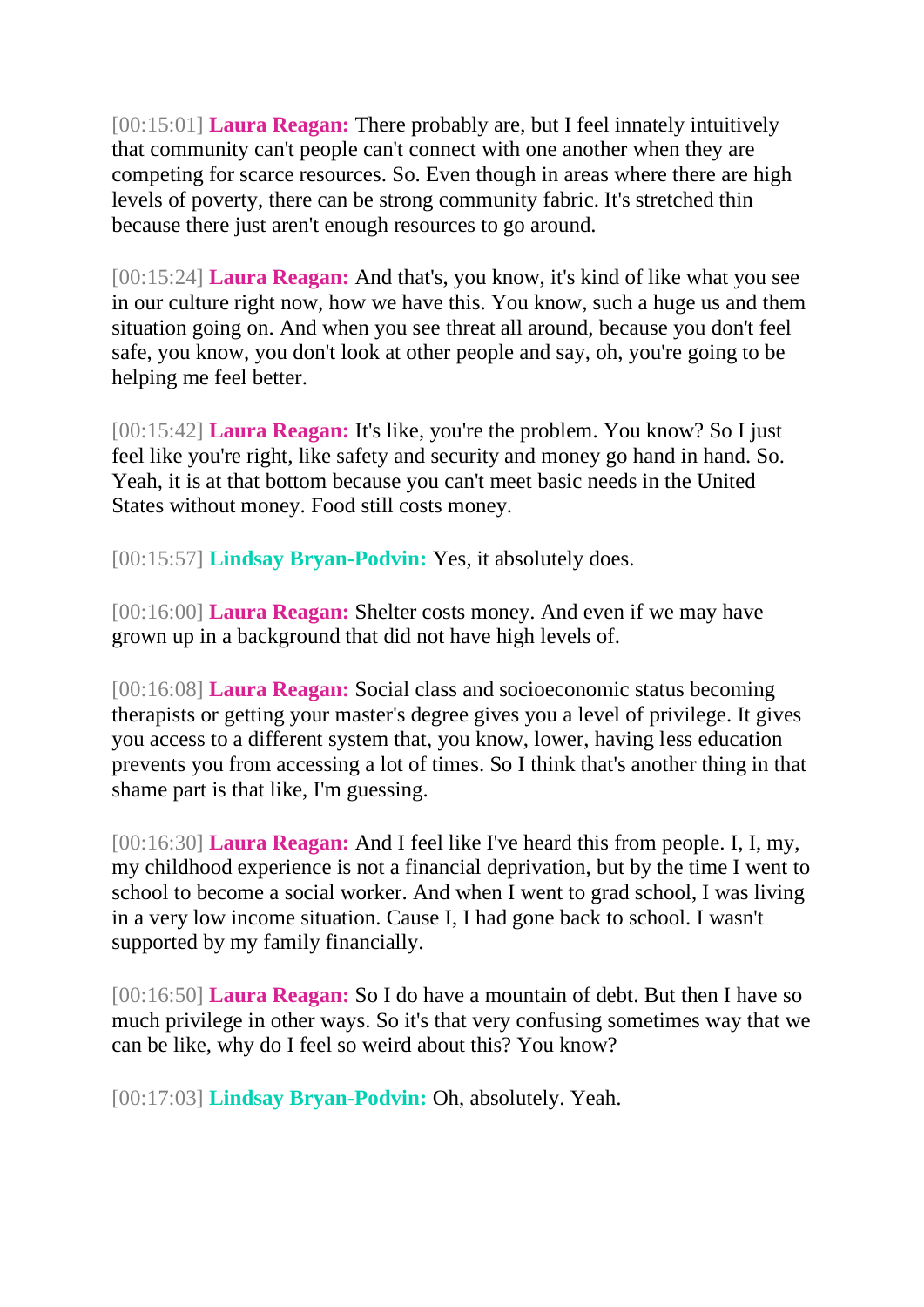[00:17:05] **Laura Reagan:** So what I really want to get into is how the money anxiety that we have. Ties into like inner trauma and attachment wounds or experiences.

[00:17:20] **Laura Reagan:** Um, I think that, cause that's, uh, that's the part that, you know, when you're saying, well, I just need to think differently about money. You're not saying, but when one is saying that to themselves, it's like, there's a lot of emotional aspects that can stand in the way and we don't really know why, you know, it's hard to like parse that out.

[00:17:37] **Laura Reagan:** Can you talk a little bit about that?

[00:17:38] **Lindsay Bryan-Podvin:** Yeah, of course.

[00:17:40] **Lindsay Bryan-Podvin:** So like good old fashioned anxiety, um, and just like good old fashioned childhood development. Our brains are doing the bulk of their developing when they're small, when they're little. Right. And what research has found is that by the time we're about seven or eight years old, so kind of around the same time, our brains can kind of imagine the concept of death.

[00:18:01] **Lindsay Bryan-Podvin:** We can kind of conceptualize more difficult or tricky concepts. We also have an understanding of what money is. What it, isn't what we are allowed to do with it, what we aren't allowed to do with it, what we can talk about, what we can't talk about. So by the time we're about eight years old, we already have a fairly well formulated idea of what we think money is.

[00:18:24] **Lindsay Bryan-Podvin:** And where do we get that idea from a ton of different factors? Like anything else, but it's kind of this like concentric circle, which is first starting at the family or the household in which you were raised. So, what did your parents or caregivers say about money? What was the tone? When money was brought up, what were some of the subliminal messages you got or the very direct messages you got and how did that shape, what you think about money and then kind of moving out, you can think, well, what, what did money look like in the community?

[00:18:55] **Lindsay Bryan-Podvin:** When I was in elementary school, did everybody have the same colored free and reduced lunch tickets or was everybody. Taking out cash and paying for hot lunch or did they have their parent deliver lunch to them? When we had field trips, did you have to pay extra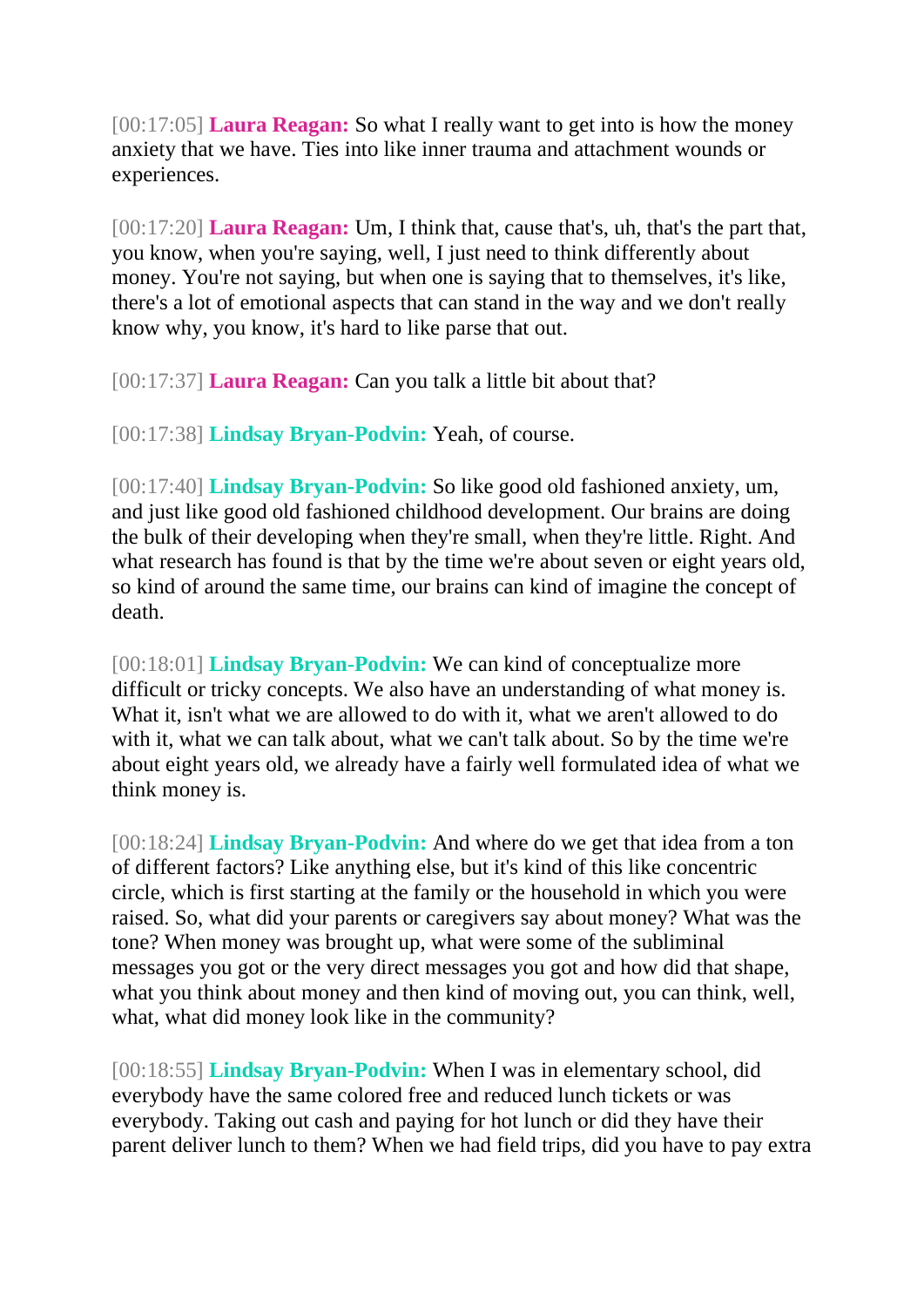for them or did the school, did you live in a tax area where the school just covered your things?

[00:19:16] **Lindsay Bryan-Podvin:** And so these are subtle little things that we pick up on as kids, and then those rings go out further and further. So what else is in our community? If we have a spiritual practice or a church, was it normal to tithe then to give money to your church or synagogue? Was it important for you to give money to charity?

[00:19:32] **Lindsay Bryan-Podvin:** Or were you a family who is the recipient of some of those charitable acts? And what did that feel like? Were your parents ashamed of it or were they thankful for it? What did that look like? And then further out, what does it look like in terms of the laws and systems that are at play? What do we say as Americans, you know, you and I are coming here from the United States.

[00:19:52] **Lindsay Bryan-Podvin:** What do we say about money? What do we believe the rules are? All of that stuff is smushed onto us by the time we're about eight years old. And when we imagine an eight year old driving the decisions of a fully formed adult around money, it makes perfect sense. Why so much of it is pretty nonsensical, right?

[00:20:12] **Lindsay Bryan-Podvin:** Why we do things like, I don't know why, but I save every single dollar I earn. I feel really guilty about spending money. I get anxious. I feel avoidant. I don't want to talk to my partner about it. I don't want to think about. Just know that when I get money, I just want it to sit in my savings account or my checking account.

[00:20:31] **Lindsay Bryan-Podvin:** Right. And we can't figure it out. Really. I don't get it. I don't get it. Let me pull back all of these layers. Let's take this hypothetical person and go back to what was going on when they were 5, 6, 7 years old, maybe this person grew up in an environment where money was tight and they heard their parents or caregivers saying things like we can't afford that.

[00:20:50] **Lindsay Bryan-Podvin:** We can't go on this trip. Don't ask about that. You're going to stress your dad out. Right. Getting those messages, BLEGHG money stressful. It's it makes things tense. It makes things heated. It makes things awkward. And maybe also you had a grandparent who on birthdays was giving you a \$5 bill and saying, save that away.

[00:21:09] **Lindsay Bryan-Podvin:** Put that in your piggy bank. Don't let my mom and dad see it. Right? So we're getting all of these messages. That money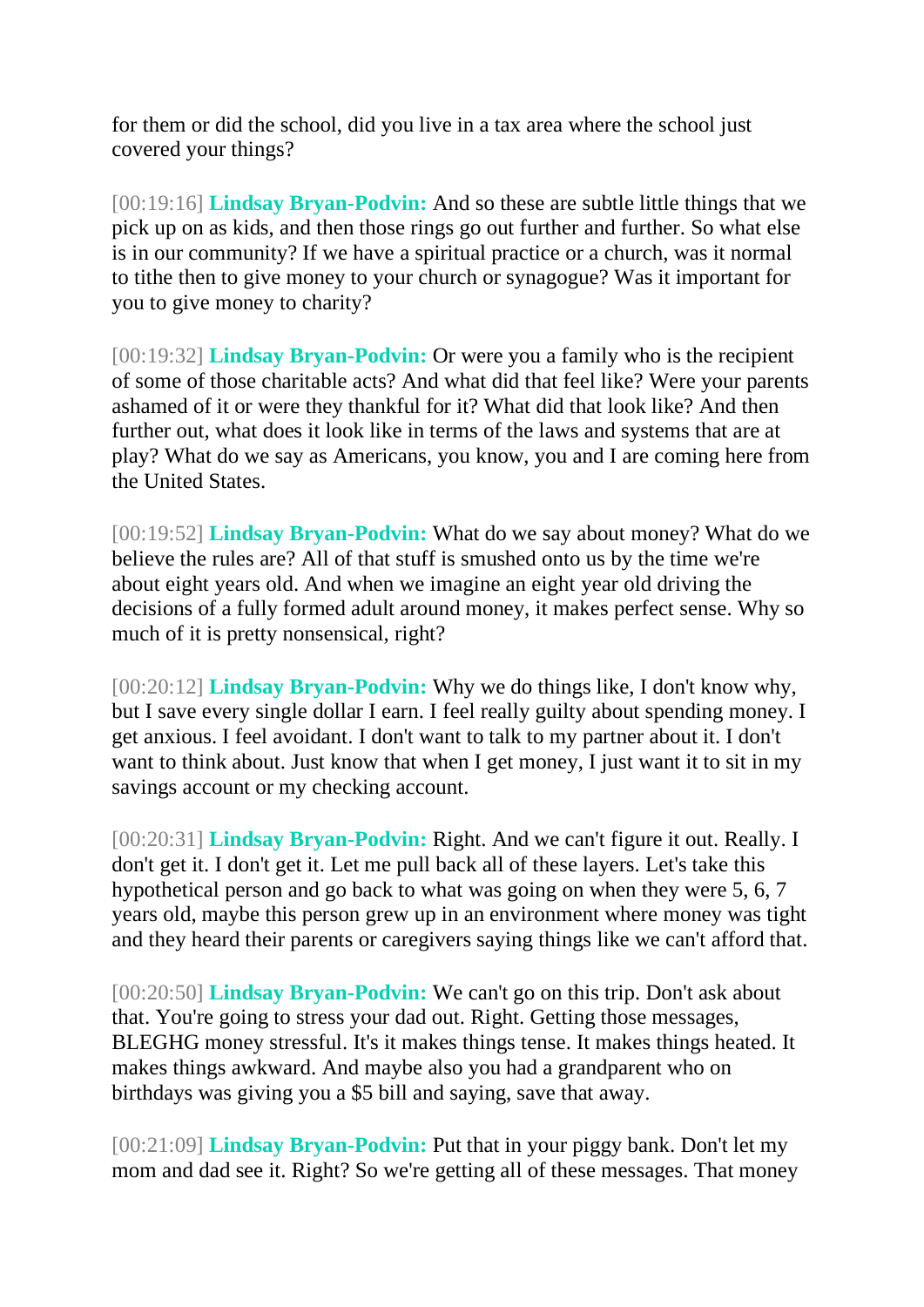is stressful, it's tense, and you're getting kind of another signal that says, hide it, save it, put it away. Right. And so when we soak all of that up, it makes sense why a person may be like, I'm just going to save my money.

[00:21:27] **Lindsay Bryan-Podvin:** That's what feels safest for me. I can't articulate why, but I just know that it does.

[00:21:32] **Laura Reagan:** Yeah. Well. And that. And I guess it's more complicated, but I w I was going to say that that's like culturally sanctioned to save, but I think it's more like we get a lot of messages that we should spend, spend, spend, spend, I mean, do it, it's the patriotic thing.

[00:21:50] **Laura Reagan:** Spend, buy, buy, buy. Shop, shop, shop more and more and more. And if you don't have like all the greatest stuff. Then you're less than. So there's that message. But then there's the other message, like kind of goes along with what you were saying in the beginning about budgeting and stuff. It's like be a good financial person, save. Like the ant and the grasshopper. Little fable that we used to hear.

[00:22:12] **Laura Reagan:** Right?

[00:22:14] **Lindsay Bryan-Podvin:** Yes. And so, okay. So to your point, what are the messages that our society sends us? In my opinion, there's one way that we feel okay having money. The the American dream way, the only way it's acceptable for you to have money is if you were born into poverty or working class, and you worked really hard and got out of it and made a lot of money.

[00:22:36] **Lindsay Bryan-Podvin:** That's the only acceptable narrative that we will say good for you. You made it, you did it. You're living the dream and we cheer that person on, but we don't share the person on who was born in middle class. And dies in middle-class. We don't cheer the person on who was born into poverty and doesn't get out of poverty.

[00:22:52] **Lindsay Bryan-Podvin:** We don't cheer on the person who was maybe born in that top 5% and moved down the socioeconomic ladder. The only person we say good for you is that one very small narrative. It's the only one that we really like. And we certainly don't like that person's children because they're born with the silver spoon, they're lazy.

[00:23:13] **Lindsay Bryan-Podvin:** They don't get it. Right. So it's, it's this, these double bind messages that are coming at us all the time. We want everyone to start out at the bottom and work their way up, even though we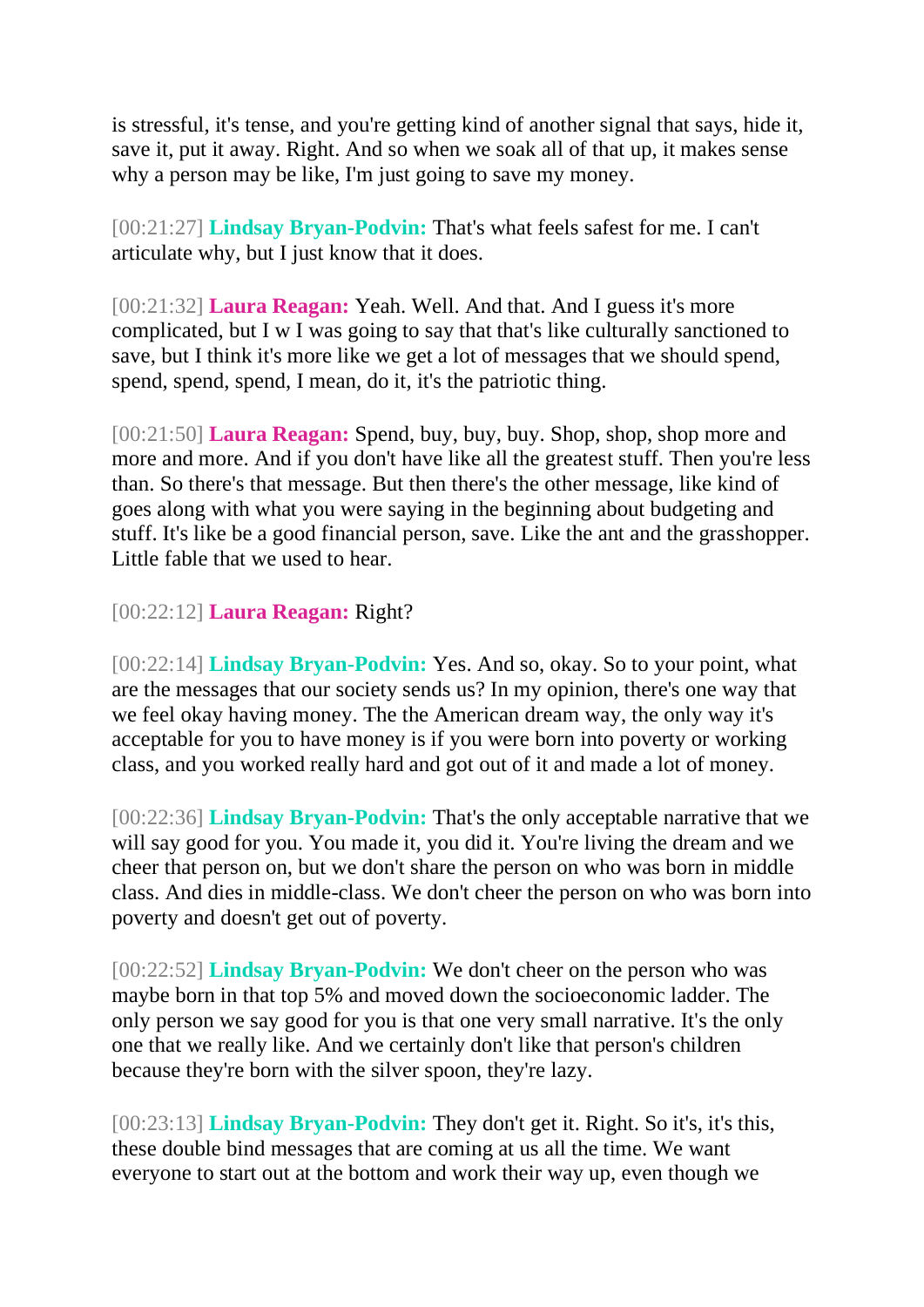know statistically speaking, that's very unlikely, but we want everyone to have that because it reinforces this idea that here in the U S if you work hard, you can make it.

[00:23:32] **Laura Reagan:** Yeah. But then you have like the whole celebrity, I would call it like extreme wealth cultural message of aspiration. You know, like, oh, I have seven, you know, luxury cars that all cost \$300,000 each. And I, you know, I display them all, which is like, that's cool, actually, that is cool. But you know, like the, like I said, taking a bath in hundred dollar bills, it's like, we both like, kind of look up to that person and resent them.

[00:24:03] **Laura Reagan:** And think that they don't deserve it and they don't appreciate it and they don't, they won't be able to sustain it and they didn't really get it the right way. You know what I mean? Like the Kardashians, you know?

[00:24:14] **Lindsay Bryan-Podvin:** Oh yeah. Oh yeah, definitely. I love the Kardashian example because we hear so much about how these women don't have real jobs and all they do is.

[00:24:23] **Lindsay Bryan-Podvin:** You know, there's a lot of body shaming. All they do is show off their bodies and this and that. And I'm like

[00:24:27] **Laura Reagan:** A lot of misogyny around those women.

[00:24:29] **Lindsay Bryan-Podvin:** So much misogyny around those women. And I was sitting here thinking, you know, agree with them or not. They have done a lot to work hard and build some empires up and do they spend their money in ways that I'm sometimes may roll my eyes, of course, but also like.

[00:24:47] **Lindsay Bryan-Podvin:** Maybe it's nice to have a representation every now and then of a woman who's ridiculously wealthy, you know, like why does it make us all so uncomfortable? We're not batting our eyes at, you know, the men who are incredibly wealthy and have multiple jets, but those women, man, they, they take a lot of heat.

[00:25:05] **Lindsay Bryan-Podvin:** They really do.

[00:25:05] **Laura Reagan:** Yes, exactly. So it's like we resent people who, in some way we identify with that, we would kind of both. To be like them. And we judge them for having something that we want. I don't know. It's weird.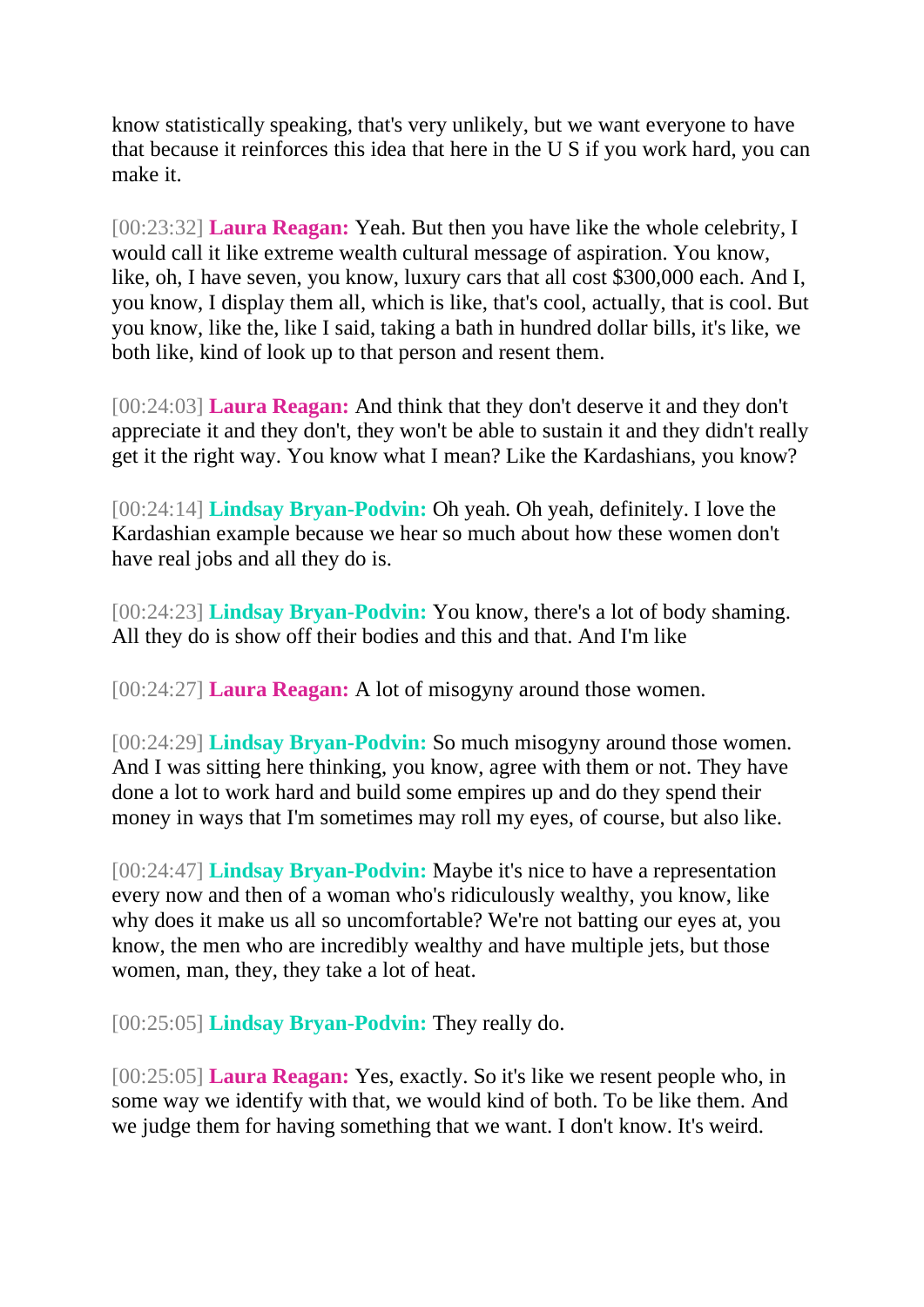[00:25:20] **Lindsay Bryan-Podvin:** So yeah, no, it's super weird. It's super weird. It's super confusing. And I cannot, Laura, remember the statistic off the top of my head.

[00:25:27] **Lindsay Bryan-Podvin:** Maybe I'll send it to you afterwards, but this idea of like, if I just had money, everything would be better. And there is definitely some truth to that. I'm not, I'm not discounting the power of having a stable income and a cushion so that your nervous system can tolerate. If you lose your job or something like that.

[00:25:44] **Lindsay Bryan-Podvin:** But what we know statistically speaking is that lottery winners almost all spend it all. And we all tell ourselves, oh my gosh, if I won the lotto, I'd be so smart with it. I would donate a bunch of charity. I would put a bunch in investments. I might buy a house. I would live a really normal life. Like a lot of us tell ourselves these things, but human behavior just does not work that way.

[00:26:04] **Lindsay Bryan-Podvin:** And that money gets spent. Same thing with professional athletes. Uh, again, I'll have to find the statistic on this, but there is a woman who specifically works with professional football players and their career. The average length of a career for them is seven years long, but in those seven years, they're making as much money as most of us would hope to make in a lifetime, but like compounded into seven years.

[00:26:26] **Lindsay Bryan-Podvin:** And again, they have incredibly high rates. Of bankruptcy. Not because that money isn't enough, but because our human brains just are not really wired to tolerate that. Particularly if you're thinking maybe you came from a household where the message was, if you have money, go spend it. Cause I don't know when more is coming in, go enjoy it.

[00:26:47] **Lindsay Bryan-Podvin:** You can't take it to the grave with you. Right. And if we don't have any role modeling or access to things like banks, investment accounts, financial advisors, tax advisors. Where are we getting our advice around what to do with that money as well? So there's so many systemic issues at play. In addition, just to the psychology.

[00:27:04] **Laura Reagan:** Yeah. I don't know if this really is relevant to the emotional side of money, but I feel like we have, it's like if I made a million dollars, then I need to make a more than a million dollars the next year and the next year and the next year, instead of saying I made a million dollars. Wow. How, how could I make that last me so that if I make a hundred thousand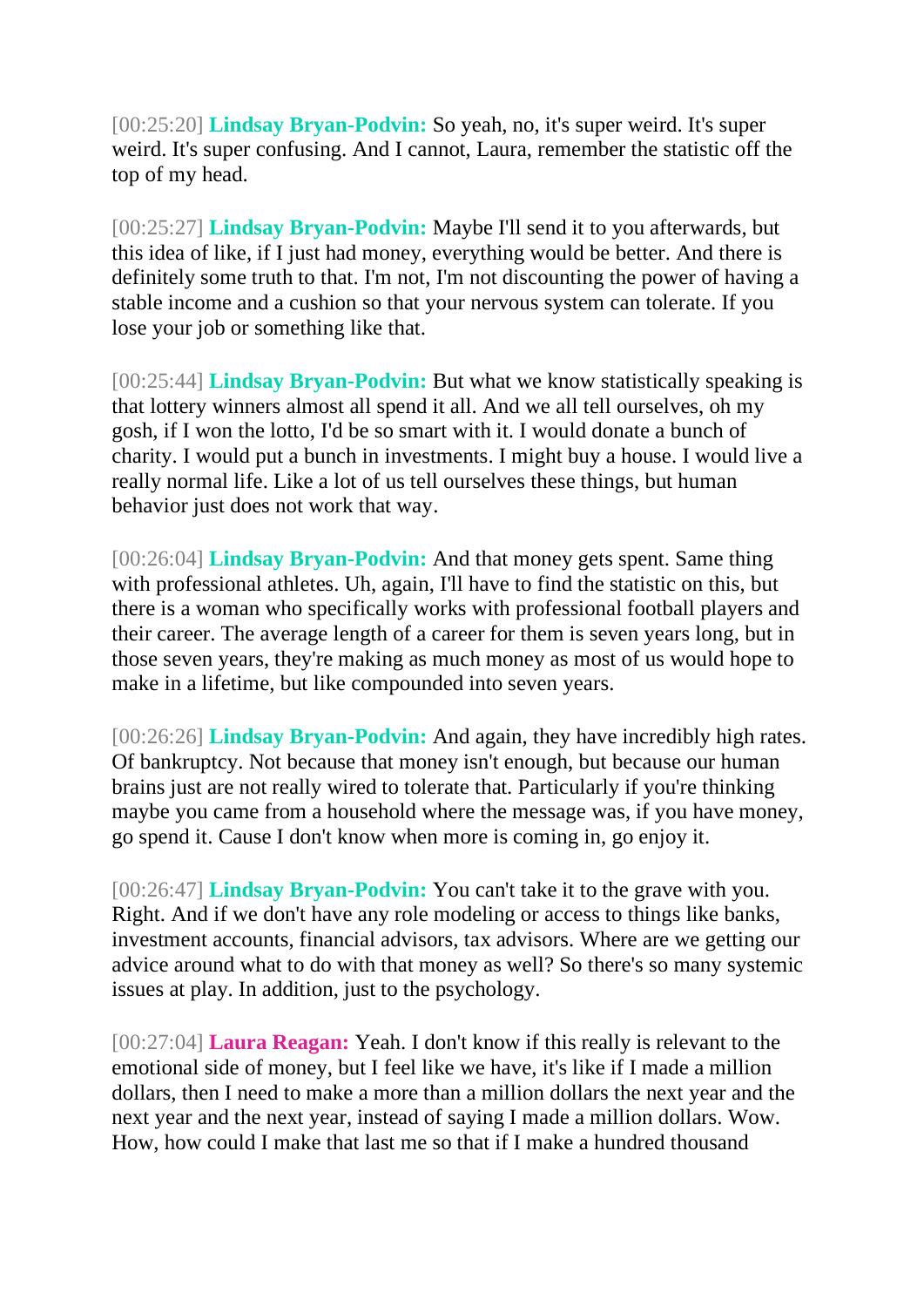dollars next year, I still feel comfortable or whatever it is, you know? And I think about that sort of in the entrepreneurship world too.

[00:27:31] **Lindsay Bryan-Podvin:** Oh my gosh. Totally. Oh, I love that you said that because I'm also seeing, as you just pointed out in the online space, it is all about more, more, more it's about, okay. You did six figures. Double it this year, get to seven figures outsource this, that it's just like all of this noise.

[00:27:51] **Lindsay Bryan-Podvin:** And I feel like we've swung so far in the other direction. Like I firmly believe that all therapists should be financially compensated for their work, should have access to and be able to afford. If they're in private practice, good time off, they should be able to afford their own health care. They should not be exhausted and burnt out and they just shouldn't.

[00:28:09] **Lindsay Bryan-Podvin:** We should be financially compensate, compensated. For the mental health care providers that we are. Full stop bar none. Now I'm never going to tell people to slash their rates or to do less. And I'm also seeing that we've swung so far in this opposite direction that we're telling everybody they need 12 side hustles, they need five eBooks.

[00:28:28] **Lindsay Bryan-Podvin:** They need 10 passive income products. And it's also like, well, what is enough? If you really have a healthy relationship with money and you are practicing in my opinion, financial wellness, which is not just the financial literacy and financial plan, but is also your relationship to money, what you can do then is say, I know I need X dollars every year to have enough and enough to me means this.

[00:28:53] **Lindsay Bryan-Podvin:** It means I can take four weeks off or it means I can. Contribute money to my nephew's college fund, or it means that I can take my parents on a cruise or whatever your financial goal is. But this idea that we have to be doing so much, it's like, shoot, we're already wringing ourselves out as therapists.

[00:29:11] **Lindsay Bryan-Podvin:** You're going on year three of this pandemic, we're already running on fumes. And how you're telling me, I have to, I have to write a book and create a course? Like, you know, I just, I think it's important for therapists to also hear that they can be, if they want to do those things and it excites them and it lights them up and it also provides another revenue stream.

[00:29:30] **Lindsay Bryan-Podvin:** I'm all about it. And I think having a private practice is 110% enough. I think there's no reason that you cannot have a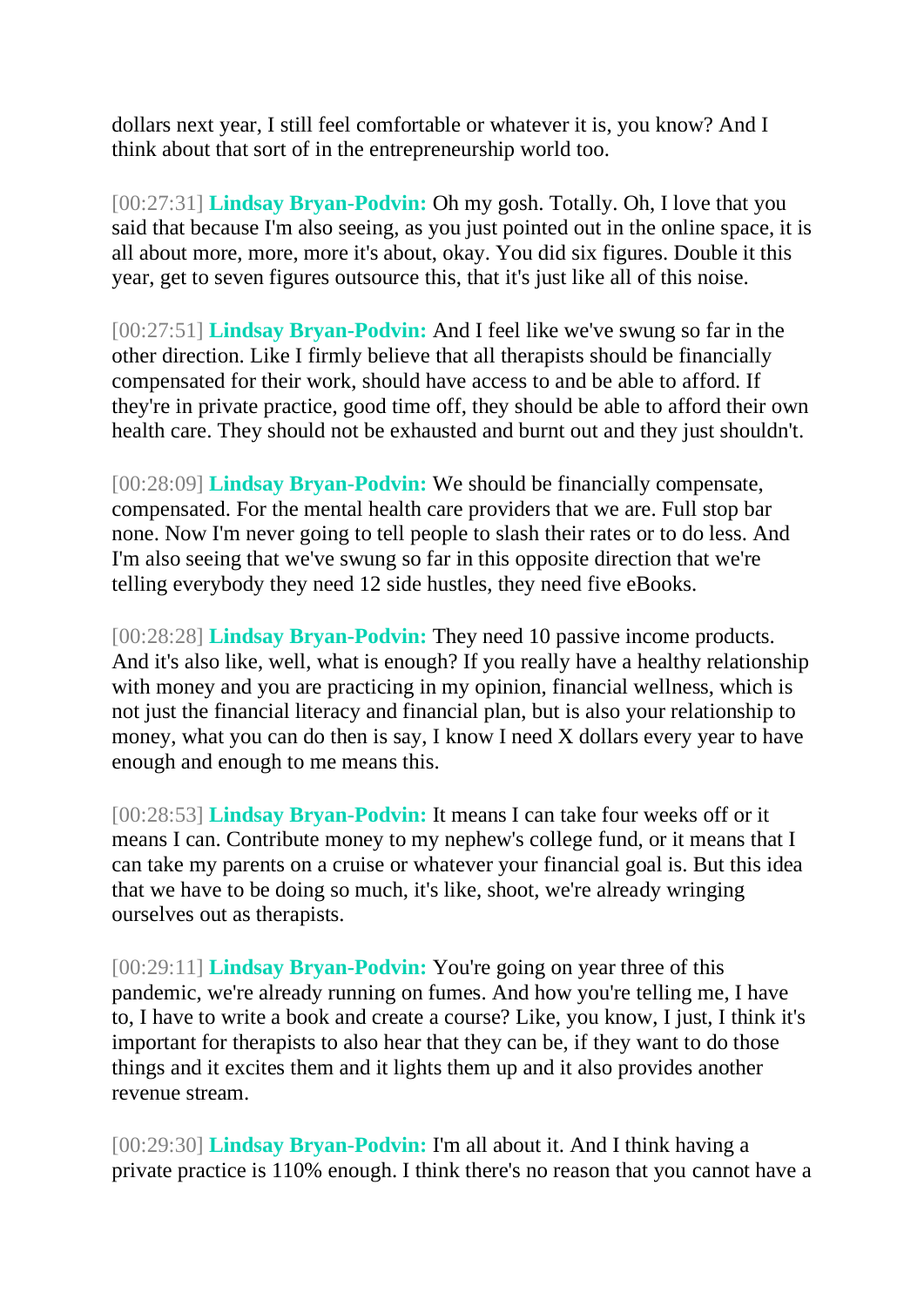sustainable financial life with a well running private practice. So that's my soap box on that.

[00:29:50] **Laura Reagan:** Running a group private practice has been a challenging and rewarding experience. And one thing that has made it so much easier is Therapy Notes. Therapy Notes makes billing, scheduling note-taking and telehealth incredibly easy. If you're coming from another EHR, like I did. TherapyNotes makes the transition incredibly easy, importing your demographic data free of charge so you can get going right away.

[00:30:12] **Laura Reagan:** My team has found Therapy Notes, very easy to learn. It's intuitive. The customer support is second to none, and that's one of the things that has kept me at Therapy Notes customer for several years now, anytime I've needed to contact Therapy Notes for help with an issue I couldn't figure out on my own.

[00:30:32] **Laura Reagan:** I've been able to get through to someone and resolve the issue within 15 minutes, 99% of the time. Find out what more than a hundred thousand mental health professionals already know. Try Therapy Notes for two months. Absolutely free. Just click on the link in the show notes or enter the promo code chat at therapynotes.com.

[00:30:54] **Laura Reagan:** Yeah, no. I mean, you're really tapping into something that feels resonant to me, with myself and other therapists. I've seen it's like, and it kind of goes along with what you were saying. Like, we all start out working in some agency that for free as an intern, this is the conditioning, right. We start working somewhere else full-time so we can afford to work for free. Or, you know, we're focusing full-time on school and working for free. And then we get out of school. And we're of course, very eager and excited to get our first job. And it's going to be a low paying job because it's, you're still learning and you're still in that like apprenticeship process of internship.

[00:31:32] **Laura Reagan:** And frankly, you know, the systems get more out of you, you know, they take more out of you and they pay you less because they can. Right. So then, you know, you just like, if you have had somebody modeling for you or you've been inspired, you're like thinking when I get out of. I'm going to do my own thing and I'm going to have freedom and I'm going to have enough money the more than enough.

[00:31:56] **Laura Reagan:** And you know, not necessarily seeking \$10 million a year or 1 million, or maybe not even a hundred thousand, but here it's hard. It's the cost of living is so high and I know inflation everything's going up. So a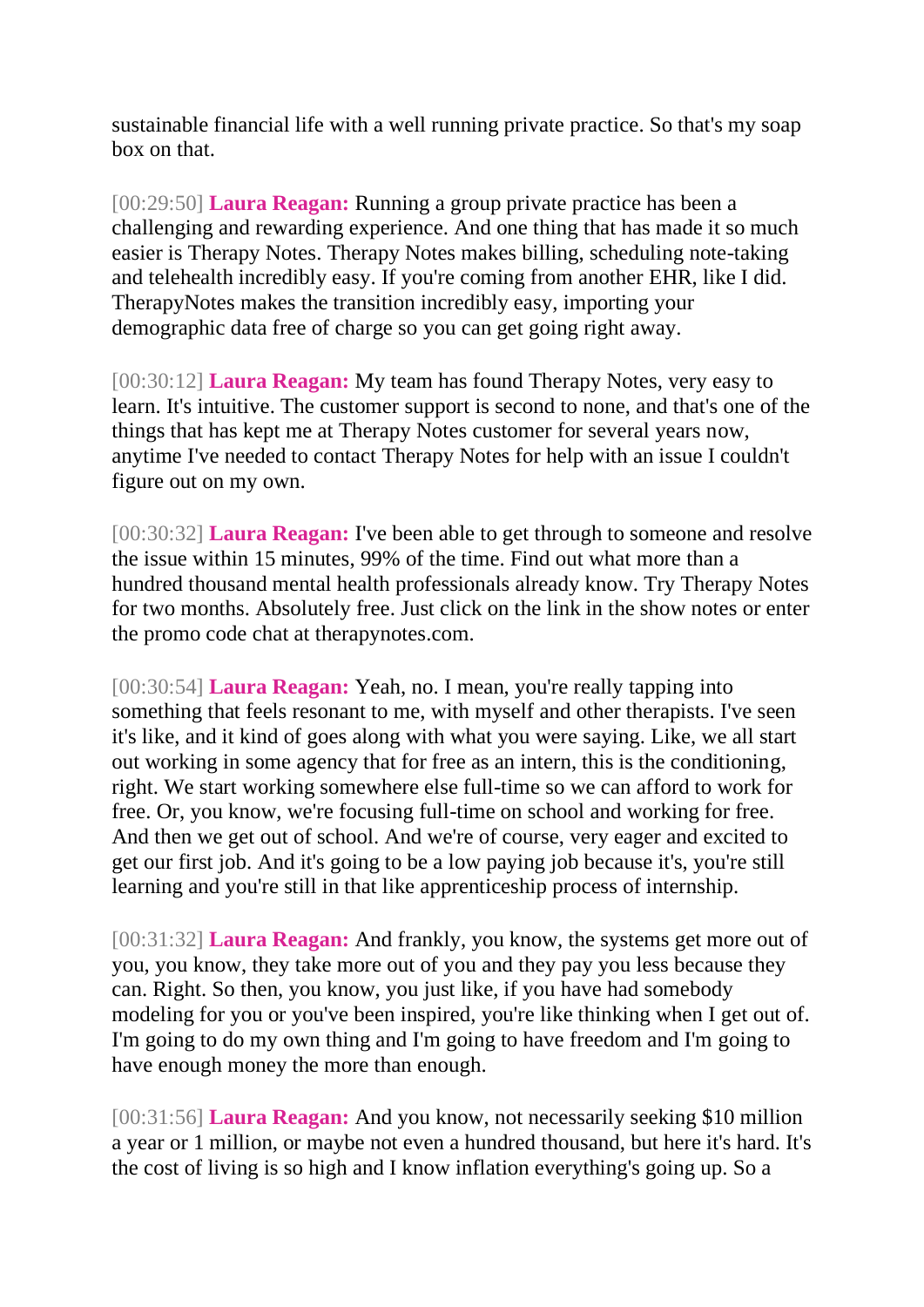hundred thousand and it's for a family. It's hard for, yeah, but it used to be like, oh, you could make six figures down.

[00:32:14] **Laura Reagan:** It's like 200,000. Be very comfortable regardless. It's you start hustling and hustling and then you can't stop hustling. But then when the money comes, it's like, you're so worn out and burned out that you feel like you can't deal with it, or you don't want to. Pay attention to it, or you're avoiding it because of those reasons that you mentioned before, it's like a hamster wheel, you know?

[00:32:40] **Laura Reagan:** So it's like the overworking and the over trying to earn more and more and more and more and more. When is it enough?

[00:32:48] **Lindsay Bryan-Podvin:** Yeah. Yeah. And, and I think that's exactly the question is when we have a healthy relationship with money and when we have the basics of our personal finance handled, then we know what enough is. And we can say, wow, you know, let's, let's pretend it's October.

[00:33:03] **Lindsay Bryan-Podvin:** Wow. I hit my financial goals for the year. Cool. I can kind of take my foot off the gas for the last two months of the year and kind of cruise from now on, or, you know, the opposite of it. Oh my gosh. It's October and I'm, I'm behind. I need, I do need to kick it into high gear for these last couple of months, but knowing what you need instead of this arbitrary number.

[00:33:22] **Lindsay Bryan-Podvin:** Oh, I need 20 clients. Why? Where did you come up with that number? If I saw 20 clients right now, they would not be getting good quality therapy. I can tell you that much. They just wouldn't like pre pandemic. I could do 20 clients a week now, 12 max. That's max, and I had to adjust my prices in accordance. Right. I, you know, so, so I think we have to know what our energy level is, what our capacity level is.

[00:33:47] **Lindsay Bryan-Podvin:** We need to make sure that when we're providing therapeutic care for people, especially those listening to your podcast who specialize in trauma, that they are taking care of their financial wellbeing. They have to be. Because that money stuff will show up in the therapy room. If you're sliding your scale for every single person, because you have so much compassion and empathy for your clients.

[00:34:09] **Lindsay Bryan-Podvin:** But then you are on the edge of not being able to pay your rent or you're thinking, shoot, I may have to go and pick up groceries from the food bank in my community. We have a problem. We have a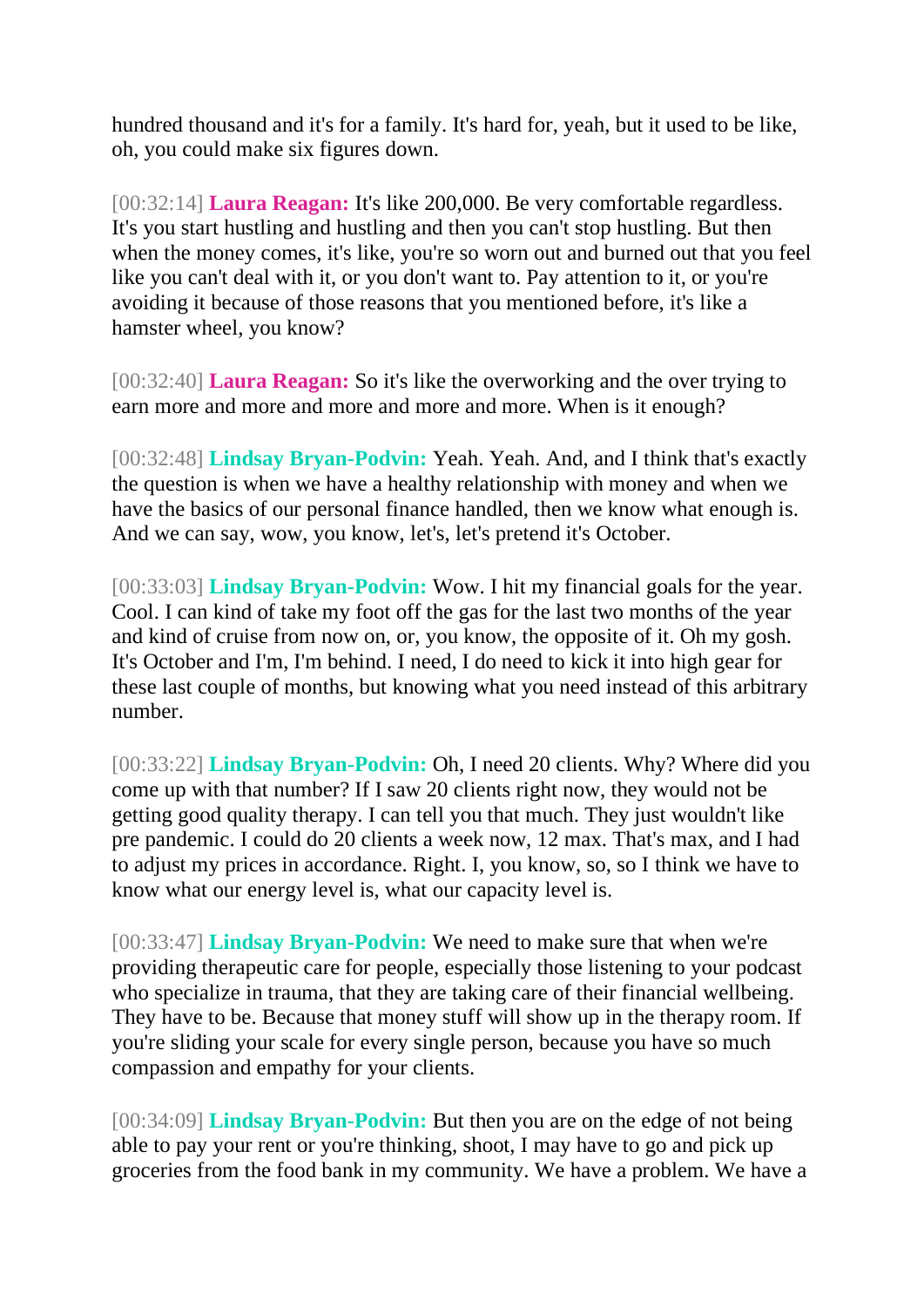huge problem. And like you said, it's the conditioning of our field to just be grateful that we have jobs at all.

[00:34:29] **Lindsay Bryan-Podvin:** It should be, you know, I think we've all been told a version of that. I mean, I remember I negotiated my first raise it didn't I didn't get it, but I did my homework and I negotiated. And, you know, this was when I had that chronic insomnia and my boss across from me said, you should be thankful you have a job like verbatim.

[00:34:46] **Lindsay Bryan-Podvin:** They, I think that a precursor in this economy, you should be thankful you have a job, but at any rate, we get that message and our work should just be fulfilling enough that we can subsist off of air, which is not true. We just can't. We can be as compassionate and empathic beings as we want, but being empathic and compassionate and kind is not going to pay our mortgage.

[00:35:08] **Laura Reagan:** Yeah, exactly. And that's one of those examples of where the internalized bias comes in with the, you know, the supervisor saying you should be happy. You have a job. I mean, I feel like the, you know, the classic nonprofit or agency trajectory is they come in just like us. As interns, you know, hustle, hustle, hustle, work harder, harder, harder.

[00:35:32] **Laura Reagan:** Finally, I can't do this clinical work so much anymore. I'm getting burned out. I got to move into supervision because there's no other path, no path. And so I up to become the supervisor and then I disempower, everyone below me that I supervise because I'm disempowered, I feel disempowered. I've been disempowered.

[00:35:50] **Laura Reagan:** So, you know, it's that like systemic way that it, like I'm using like my hand to show, like it goes down from the higher levels down to the people who are just starting out or the newest people there.

[00:36:03] **Lindsay Bryan-Podvin:** A hundred percent. And it's so sad because in our field we advocate as social workers. To, to push back against these systems of oppression and in these systems that are unjust.

[00:36:14] **Lindsay Bryan-Podvin:** And yet we still drank the Kool-Aid of having to work for almost nothing, because it should be fulfilling enough in and of itself. So it's, it's really challenging when you're a therapist providing good therapeutic care and you also need to pay your bills and not just pay your bills, but like have more like that also makes a lot of people uncomfortable.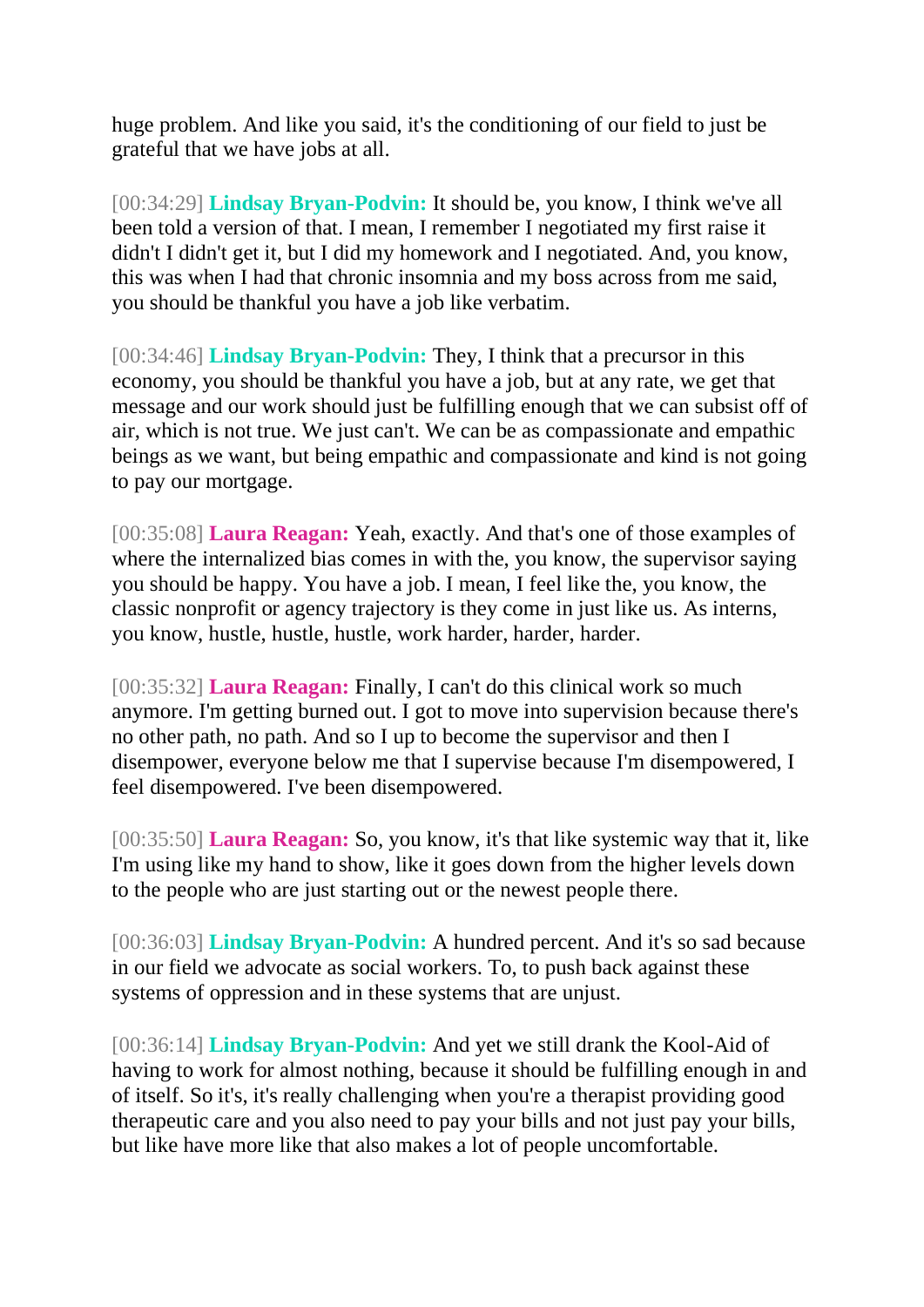[00:36:37] **Lindsay Bryan-Podvin:** We should have more than enough. So that we can retire someday so that we can take time off so that we can contribute to charities and organizations financially that are so helpful. We all know when we work at nonprofits that yes, volunteers are great, but what we really need is cash. So when we can donate cash to causes that matter to us, that makes a difference that really can help to move the needle.

[00:37:02] **Laura Reagan:** Yeah. And I feel like too, like, just to think about the background of social work, where it has the right intentions, but the implementation over the years has been very much like privileged women who had somebody else supporting them financially. Were advising, you know, oftentimes what single moms, you know, people who.

[00:37:25] **Laura Reagan:** Are living in poverty. Oh, you know, you just need to work harder and you need to try harder and stuff like that. And you know, I think that even goes into that whole, not to knock the older generations because not everyone does this, but the people who've been in the field the longest are the ones who are the most likely to say, no one goes into this to make money.

[00:37:45] **Laura Reagan:** Right. If you wanted to make money, you're in the wrong profession. That's what.

[00:37:50] **Laura Reagan:** I'm Dino(?) And I say, expect to be paid for it.

[00:37:53] **Lindsay Bryan-Podvin:** Exactly. I say that all the time, Laura, I come from a large family and one of my sisters is a nurse practitioner, which when you think about the, just like the educational background and the clinical background.

[00:38:04] **Lindsay Bryan-Podvin:** Yes, of course her work is different than mine in many ways. But in terms of four years of undergrad, two years of masters sitting for boards doing an externship internship or practicum, maintaining a licensure, she's a mid-level health care provider. And nobody. Said those things to her. When she was choosing to become a nurse practitioner, nobody said, oh, you really should do something else.

[00:38:24] **Lindsay Bryan-Podvin:** If you want money. They said, oh my gosh, that is so smart of you. That's a great choice. Good for you. But when I chose social work, you can bet your butt. My family did not say those things to me. They did not say like, wow, what a great choice. You're going to be so happy that you made that choice. It's such a.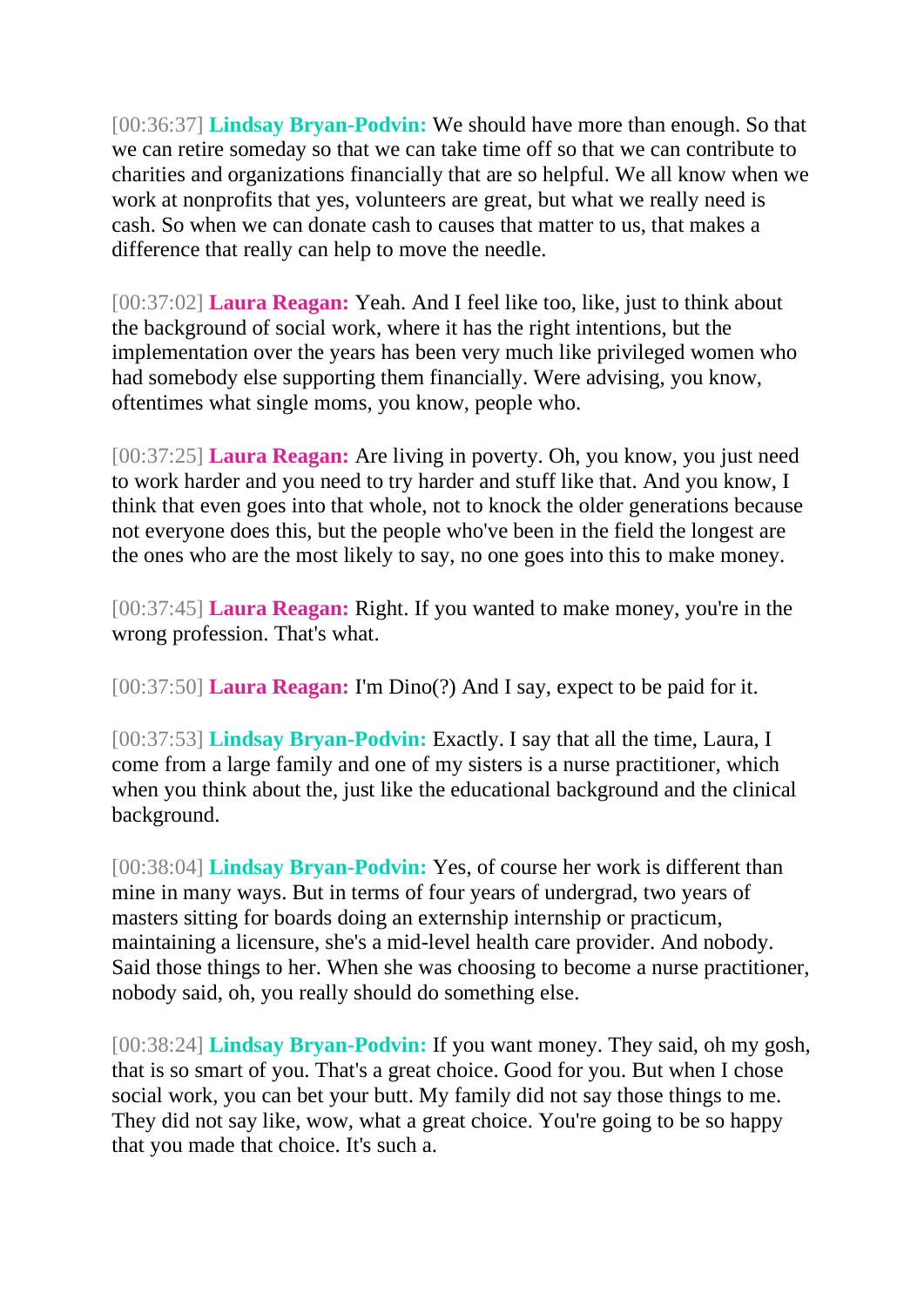[00:38:43] **Lindsay Bryan-Podvin:** Stable career. They said the things that you told me.

[00:38:46] **Laura Reagan:** Yeah. Oh. So with the example you gave earlier, you talked about someone who's saving almost like compulsively and they don't know why. What about the other side of it? Where we don't know our finances and this is more like familiar for me like I do now, but you know, there was a long time where I just avoided. I was like, I knew what was coming in and what was going out, but I avoided parts that I didn't understand. Like how do you do estimated taxes and how do you, you know, this whole, like self-employment tax aspect and stuff like that? I just was like, oh, I don't know. I mean, how. Where would I even begin?

[00:39:25] **Laura Reagan:** And then even to find a CPA, where would I even start? I mean, I don't know how would I know, and while I just got to do it myself and then avoid, avoid, avoid, and then what happens, of course it piles up and it becomes this mountain of avoidance. And then you're like terrified. Start cause it feels like it's going to swallow you up. Can anyone relate to that besides me?

[00:39:47] **Lindsay Bryan-Podvin:** No, you're in very good company. So by default, if I had it my way, my head would be in the sand all the time about money. Truly. I had to work really hard to, to talk about it and to face it. Yeah. And now it feels very comfortable for me, but I can tell you 10 years ago, you know what? I was starting to do this work. I literally, cause this was like before podcasting was really big.

[00:40:13] **Lindsay Bryan-Podvin:** Now you can just listen to a money podcast when you're walking no one has to know. I remember being mortified because I would go to the library and check out books on personal finance. And I remember like cringing, hoping that nobody saw me. Hoping that like, people wouldn't think I was dumb, like mind you, we know that this is not happening.

[00:40:31] **Lindsay Bryan-Podvin:** Nobody's watching what somebody is checking out at the library, but I had so much anxiety and shame that here I was like, you know, this millennial woman and I should have had my stuff together. And here I am checking out books. I'm like, what is a budget? There's so much shame and so much embarrassment.

[00:40:47] **Lindsay Bryan-Podvin:** And I think a part of it is the way that these systems were set up. Right. So. Back up and take a look historically what is going on. That might be why these financial systems and jargon feels so out of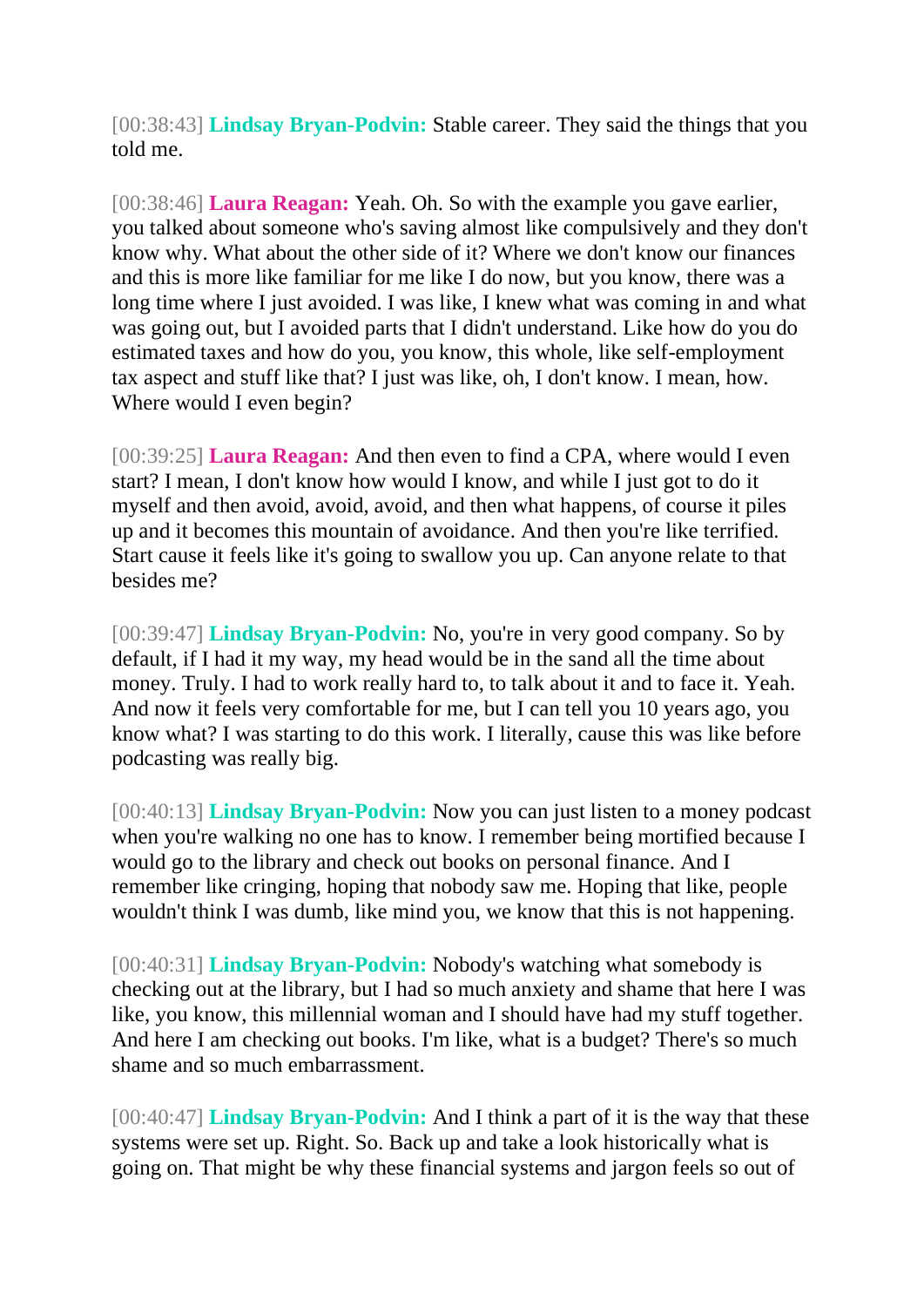touch for so many of us here in the United States, women did not have access to their own bank accounts or credit cards until the sixties and seventies, they needed their husband or father to sign a piece of paper so that they could open up their own bank accounts or credit cards.

[00:41:17] **Lindsay Bryan-Podvin:** So this is, you know, not that long ago at all. So when we just think in terms of like, who had access to it, think about that. When we think about how that impacted people of color, of course, they also didn't have access to banks, lines of credit purchasing houses. Building up generational wealth and equity.

[00:41:37] **Lindsay Bryan-Podvin:** And then we take all of this fancy jargon and we slap it on top of basic arithmetic. I tell people all the time I failed college algebra. I do not consider myself to be like a math whiz by any stretch and the numbers you need to run and know to take care of your personal finances. Can all be basically done from an iPhone calculator.

[00:41:59] **Lindsay Bryan-Podvin:** And if you still get stressed out by that Google, whatever you need, calculator, Google, you know, home budget calculator, some something will come up, Google retirement calculator, something will pop up. One thing for me is thinking about not necessarily CBT, but thinking about some of the things. Some of the elements of cognitive behavioral therapy of just reframing and renaming and even like a little bit of exposure to these things over time.

[00:42:28] **Lindsay Bryan-Podvin:** So when I first checked out those books from the library, I kind of forced myself to read them. I didn't know, two thirds of the terms in that book, but the next time I read a book, then those words at least were familiar for me. And then I would start watching. This is so silly, but I would want. The Susie Orman show on CNBC.

[00:42:45] **Lindsay Bryan-Podvin:** Cause she was a social worker. And so I thought, oh great. She's a little harsh for me now, but that was more exposure. So I'd be reading it. I'd be watching it. So I'd be exposing myself to these terms and these words, I would like literally follow along. I'd read a book, I pull up my bank account. And kind of play along at home.

[00:43:03] **Lindsay Bryan-Podvin:** And then I pretty quickly realized that like, it's a lot of jargon for pretty straightforward terms. 99% of the time people will like say to me, not necessarily with budgeting, but it was like investing. Oh my god, investing isn't for me. It's like too scary. It's too hard. I'll be like, did you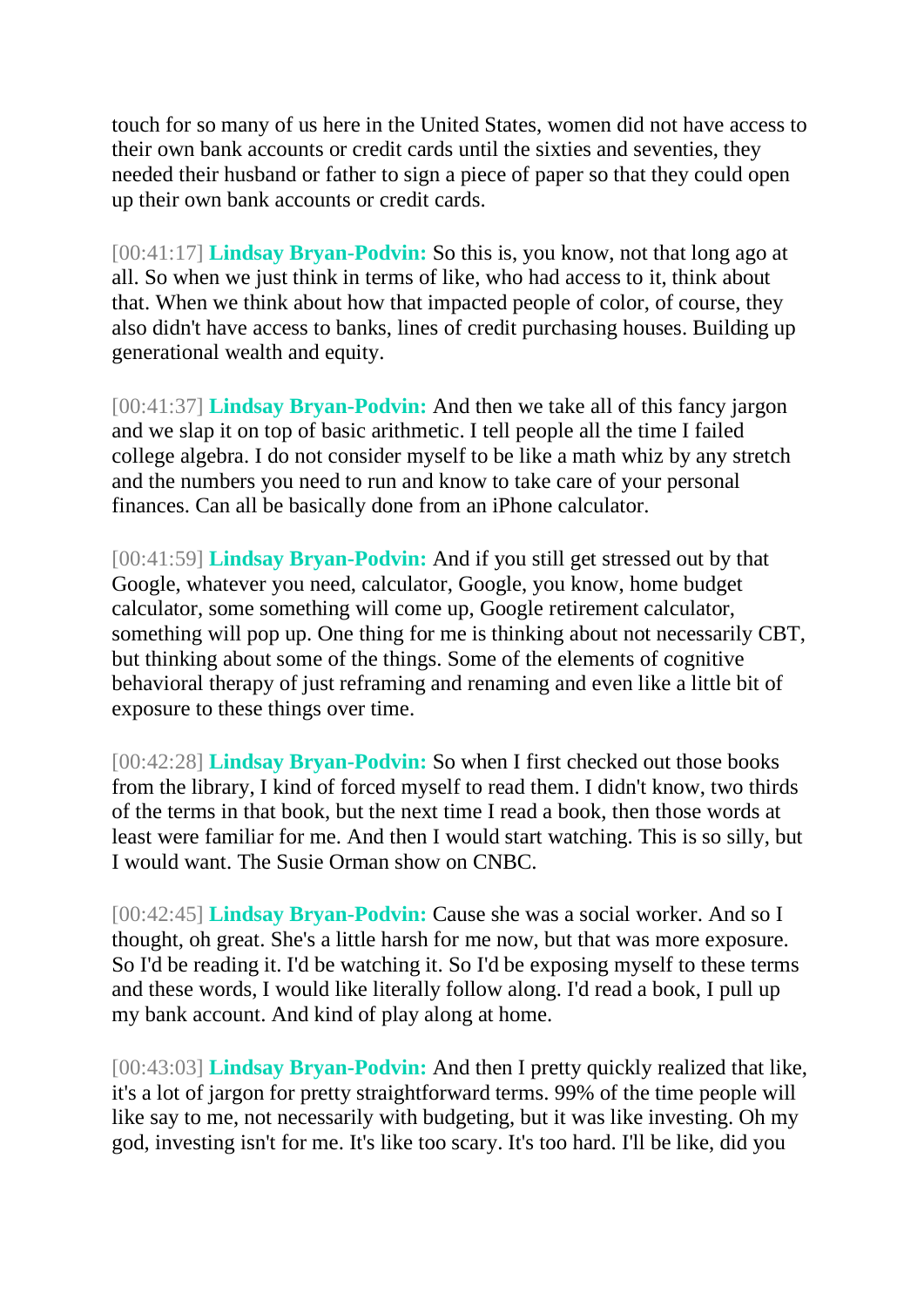ever have a 4 0 3 B when you were traditionally employed before you had a private practice or a 401k?

[00:43:25] **Lindsay Bryan-Podvin:** Oh yeah. So there's probably a good chance. You're invested then, but it's all this language and Jargon. Put on top of, of these terms and these words. So I would say for folks who have that anxiety go slowly step into that exposure kindly and compassionately, do it in a way that feels good for you. If you're a podcast listener, as you might be, cause you found me here on Laura's podcast.

[00:43:49] **Lindsay Bryan-Podvin:** Well, listen to podcasts that expose you to money for more of a reader, listen to books. If you like being taught, there are so many fabulous, personal finance courses that are really affordable price points to help provide you with exposure. And then if you feel like you still need help after that, then of course you can seek out a financial planner or a financial advisor.

[00:44:11] **Lindsay Bryan-Podvin:** But I think it's really, really empowering just to know the basics of what's going on in your financial life. You can always reach out to a professional in the future. But I do think there's something really powerful about knowing what's going on in your money with your money, so that when you do decide, or if you do decide to work with the financial planner, you can say to them, Hey, here's where here's, what's going on in my money world.

[00:44:33] **Lindsay Bryan-Podvin:** Here's where I want to be. I want a professionals eyes on this. What else do I need to be thinking about? So I can get from point a to point B, what can I be maximizing? What can I cut down on? What have I not thought through? Right. Just like, you know, I think about going to get my car fixed and my partner is a car fanatic and prior to being partnered with them, I would go to get my car fixed and they would tell me there was a million things wrong with it and a big okay. Fix it and like, no for sure. Like in retrospect that they put in a bunch of stuff that I didn't need now, even though I don't know everything about cars because I've been exposed to

[00:45:09] **Lindsay Bryan-Podvin:** those to the language of cars I've been around them long enough. I have enough wherewithal to say, you know what? Nope, just change my oil. I'm going to pause on those five other things you think that I need. And then I can just like make an informed decision about whether or not I need those things for my vehicle.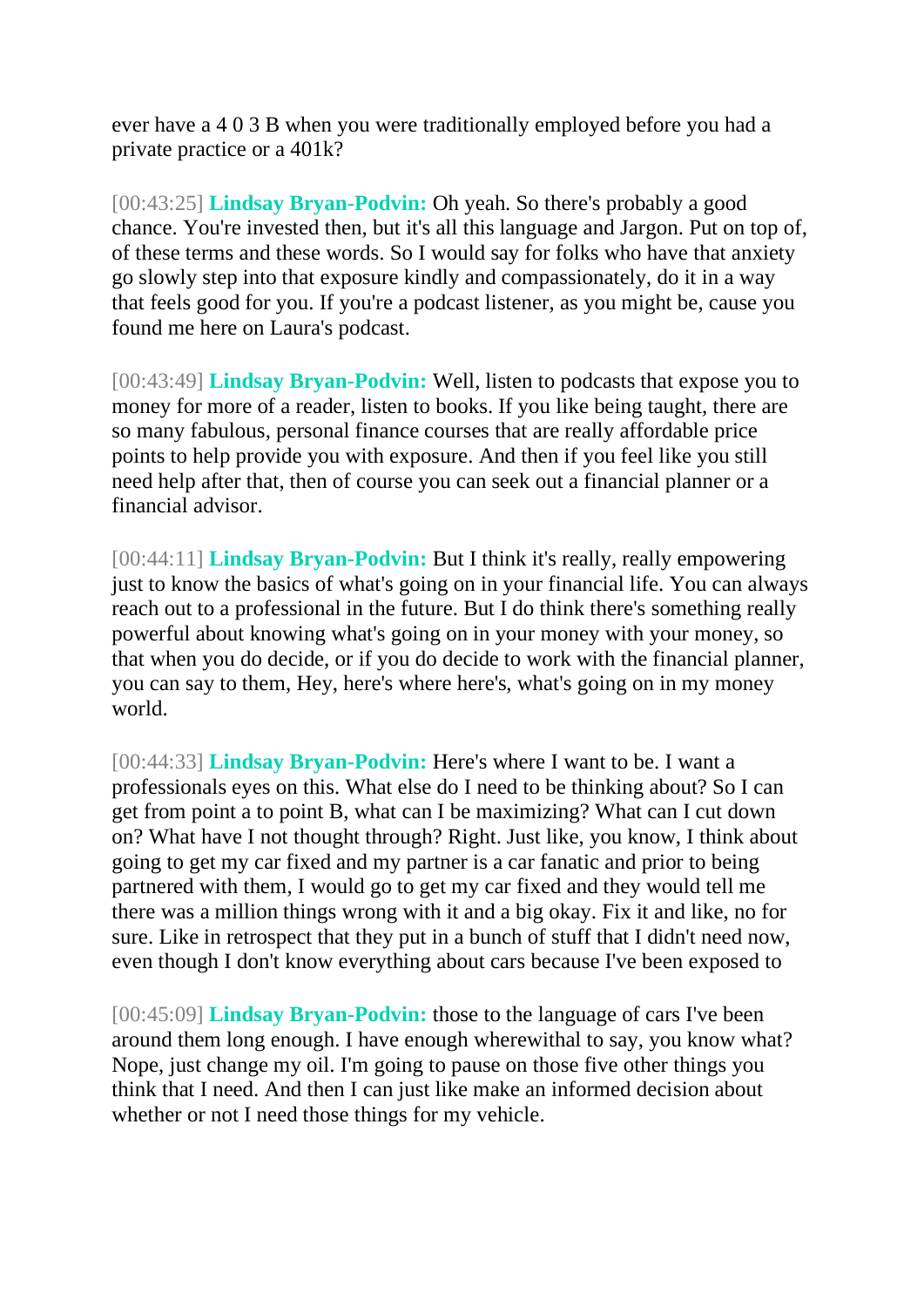[00:45:26] **Laura Reagan:** Yeah. I'm hearing like the self solely totally selfreliant road is not the way to go, but the finding empowering. Oneself with knowledge to make informed decisions. And then when you've reached the limit of what you can do on your own, and you're an empowered, informed consumer, you are prepared to go and seek the advice of a professional who can take you from where you were, to where you want to get to, but it's with the, not just like this, you know, I picture like an animal laying down and exposing their belly, like here. Yes. What should I invest in? You know, and then the financial planners, like, oh,

[00:46:09] **Lindsay Bryan-Podvin:** Score!

[00:46:10] **Laura Reagan:** You know and they're somehow doing steering you towards something that makes them some huge commission or something. And then you're like, can I trust this person? It doesn't feel right. And you're still in the. You know, the blind sort of, I don't know, guide me instead of like, okay, I've empowered myself with knowledge and now I will be able to detect if something doesn't sound or feel right for me and pause and go back and think about it more.

[00:46:37] **Laura Reagan:** Yeah. Yeah.

[00:46:38] **Lindsay Bryan-Podvin:** What you're talking about. It is consent, right? That's what we talk about all the time in therapy and with trauma is you want your relationship with money to be consensual, whether you're the person managing it or whether somebody else is helping you with it. But you have to know what your boundaries are before you can say yes or no to something.

[00:46:57] **Lindsay Bryan-Podvin:** And so I love how you just broke that down really clearly for folks to say that you don't have to do it all alone and you don't have to like close your eyes and hire it out. There is a space where you can learn and also ask for help at the same time.

[00:47:12] **Laura Reagan:** Yeah.

[00:47:12] **Laura Reagan:** It's like that going from like helplessness to, you know, either the over-reliance on yourself to helplessness that spectrum and in between, there's like what I know.

[00:47:23] **Laura Reagan:** And then where I know that I've gone beyond what I knew and I need to allow someone to support me, but I can find someone in, in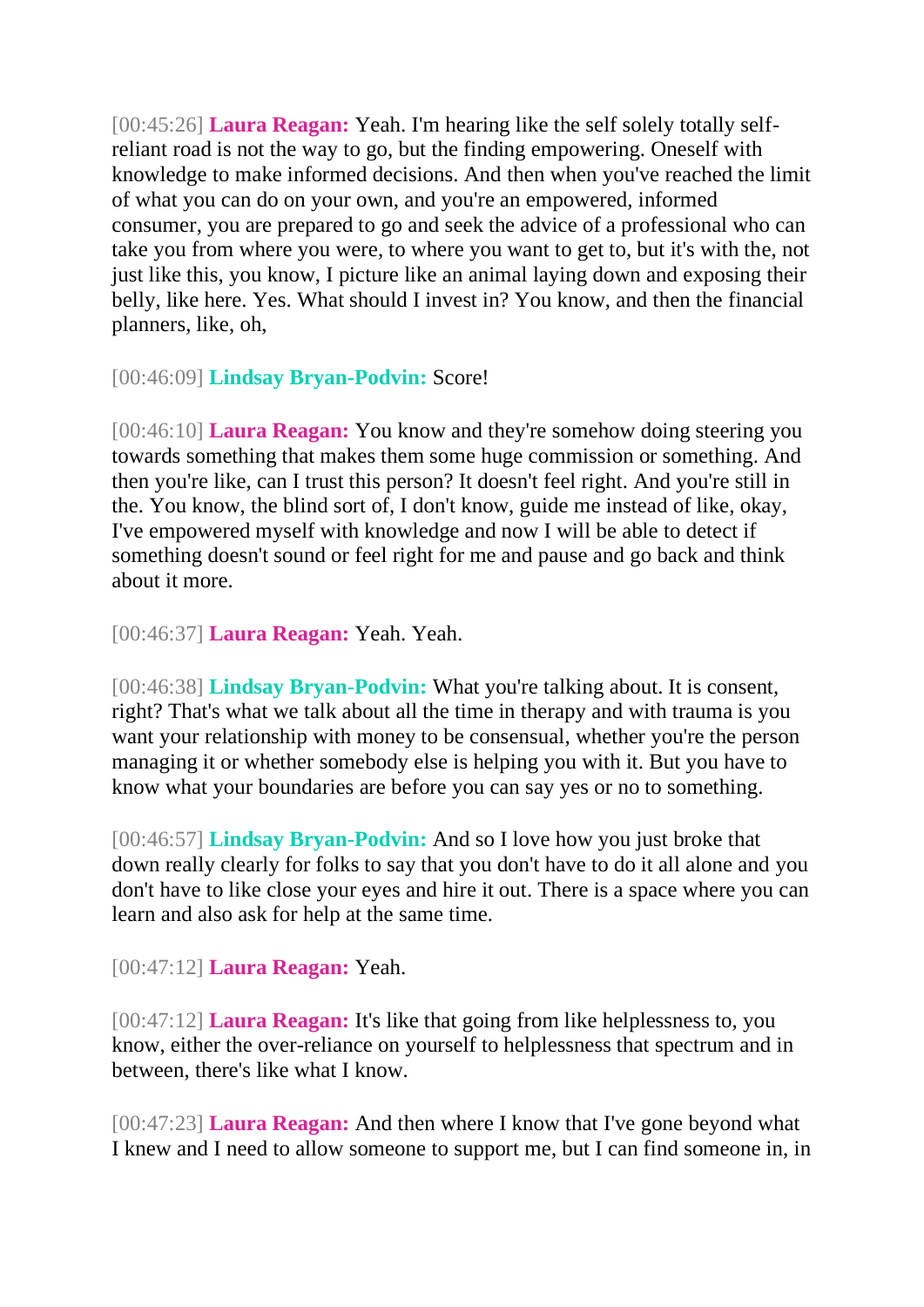a way. I guess I'll just use, keep using that word empowered because it's a great word.

[00:47:41] **Laura Reagan:** So what would be some ways that people could notice if they, I mean, I think we've talked about a lot of it, but just like, what are some ways that someone could recognize that money, anxiety, financial anxiety is getting in their way?

[00:47:55] **Lindsay Bryan-Podvin:** Yeah, that's a really good question. I think it's really helpful to just spell it out.

[00:48:00] **Lindsay Bryan-Podvin:** So most of us are well-versed with anxiety, with what it feels like, how it shows up, how it shows up in our thoughts and our bodies and our emotions. And so financial anxiety is the same. When do you see your body start to respond with that anxiety response? When do you start to notice those thoughts in your head turn anxious?

[00:48:20] **Lindsay Bryan-Podvin:** And oftentimes they're at these different financial touch points. So for some people, their financial anxiety really. Right now we're recording this in the midst of tax season. Maybe right now, my financial anxiety is really high because I have to give all these receipts and ledgers to my accountant. And I'm feeling a lot of anxiety that it may be made a mistake, or I forgot to categorize something the right way and it's stressing me out.

[00:48:44] **Lindsay Bryan-Podvin:** And so we've got a lot of anxiety around that. Other people might feel financial anxiety when it's like social going out to dinner. How do we split up the tab? What am I going to do? How much do I tip? Is it okay for me to say, I don't want a glass of wine because I don't want to spend that \$12 on a glass wine.

[00:48:59] **Lindsay Bryan-Podvin:** Right? Sometimes it manifests more in that social anxiety realm and for a lot of folks with anxiety, as we know it, it's future-oriented will I be? So that's where I see a lot of savers with financial anxiety. Will I be able to retire? Will I be able to send my kids to college? Will I be able to pay off my mortgage or whatever?

[00:49:18] **Lindsay Bryan-Podvin:** So I think about it kind of using the same language that we do with traditional anxiety. Anxiety is normal. It's a part of our lives, but if it's impacting your ability to get things done, it's probably time to address it. So with financial anxiety, it's okay. If you feel a little bit nervous when you're filing taxes so long, as you actually are able to finish the task on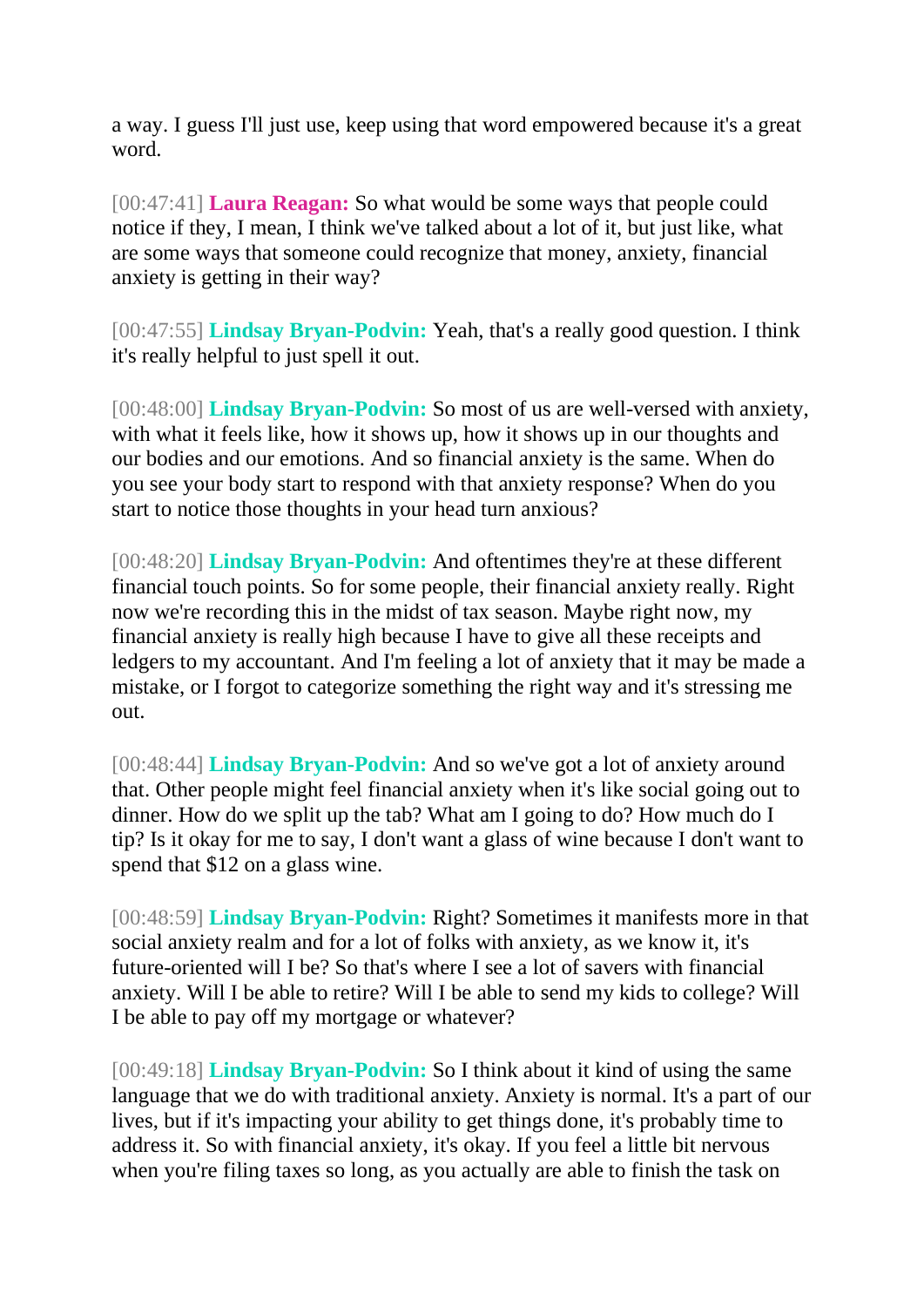time, and you're not ruminating about it for weeks on end after you submit it to the IRS.

[00:49:45] **Lindsay Bryan-Podvin:** If your anxiety is so bad that you missed the deadline for filing taxes, that you're avoiding the IRS, those calls that you're avoiding looking at what you're spending, right. That's a sign that it's probably time to address that financial anxiety. And, and I think that we can do that slowly and gently and also do it in a way that feels good because we all know what it can feel like to be on that other side of anxiety. I think for any of us, who've experienced anxiety and we kind of look back like, gosh, I wish I could have extended a little bit more compassion to my younger anxious self. Right? It's that same thing here of, yes, it feels uncomfortable now, but if I call up an accountant and I have them help me go through everything, even though it's going to be really uncomfortable for the few hours that we meet, to know that I have a plan moving forward, and then I can pay my taxes every quarter and I can file them annually. That's way less stressful in the long run, then putting it off and being under this mountain of shoe box receipts.

[00:50:45] **Laura Reagan:** Yeah. And that's, that's it. I think, you know, what I've been hearing you say is like titrating what your nervous system can tolerate.

[00:50:54] **Laura Reagan:** And being sure to pause and give compassion when it's overwhelming, because it's natural for certain aspects of it to feel overwhelming because I, I don't think culturally it's normal to have a healthy relationship with money. I think culturally, it's, it's kind of a taboo in a way. It's a total.

[00:51:13] **Lindsay Bryan-Podvin:** It's a total taboo Laura.

[00:51:15] **Lindsay Bryan-Podvin:** And it's also like a really weird thing where we think everybody else knows what they're doing with money. Right? Like I don't like one of the most common things I hear in my practice is how does everybody else know what to do? It seems like everybody else got the memo and I didn't, and I have to tell everybody I'm like, nobody knows.

[00:51:33] **Lindsay Bryan-Podvin:** Literally, nobody knows. And the time I've been doing this work, I've had, I can literally think of a person who grew up in a household where they actively openly talked about money. A (one). And this is my specialty. And so I think that's the other thing too, is just acknowledging that we don't know what's going on with anybody else's personal financial situation.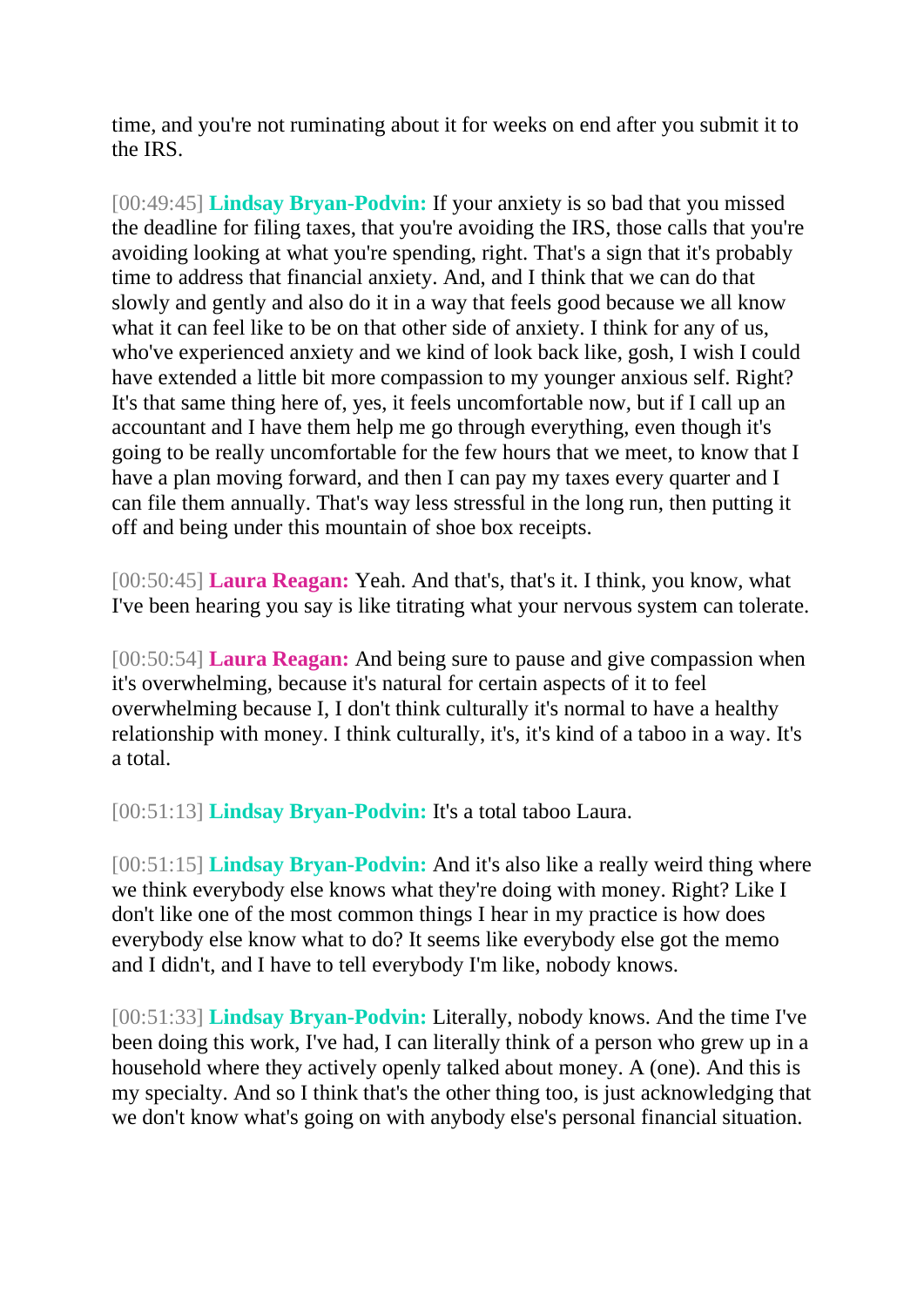[00:51:53] **Lindsay Bryan-Podvin:** We don't know when our neighbor shows up in a new car, if they won it. We don't know if they bought it in cash. We don't know if they're finding it. Yes. Stole it, financing it for seven years. We have no idea, but we make assumptions. They bought a new car. They must have X dollars that they, they could pay for it.

[00:52:10] **Lindsay Bryan-Podvin:** Right. We just have no.

[00:52:12] **Laura Reagan:** They have what I want and I have it there better. And, um, it just like goes right to it's like when you said, like, how did everyone else figure it out? I immediately thought everyone. Didn't they got what they needed when they were growing up. And I didn't so that, oh, it's like, it goes right to that like wound of where you feel less than, or whatever, because of the things you've been through and then the money stuff, especially because it's such a consumerist materialistic culture that we live in, it really just keeps bringing it home over and over again.

[00:52:51] **Lindsay Bryan-Podvin:** Yeah, yeah, absolutely.

[00:52:54] **Laura Reagan:** So if people recognize themselves in what we're talking about, what can they do? I mean, you mentioned like there are some good podcasts and books on budgeting and what to Google, but I guess basically I know you have a lot of resources.

[00:53:10] **Laura Reagan:** Let me just be a little more direct. What resources do you offer that can help people who are looking for more clarity and feeling more in control about money?

[00:53:19] **Lindsay Bryan-Podvin:** Well, I really, I appreciate the nudge. Um, so as, as Laura mentioned, I have a book, The Financial Anxiety Solution, it's a workbook. So it's a really great primer to understanding where your anxiety shows up in different ways to work through it.

[00:53:34] **Lindsay Bryan-Podvin:** Of all the chapters in the book. Only one of them really talks about money. 'cause that's kind of, my philosophy is it's mostly emotional and psychological and the numbers piece is, is the easiest part of the whole thing. So starting there, and if you want something even more accessible, I have a free quiz at mind money balance.com/quiz that will tell you a little bit more about your money archetypes.

[00:53:57] **Lindsay Bryan-Podvin:** You can understand what your strengths are and what some of your challenges might be when you relate to money. I also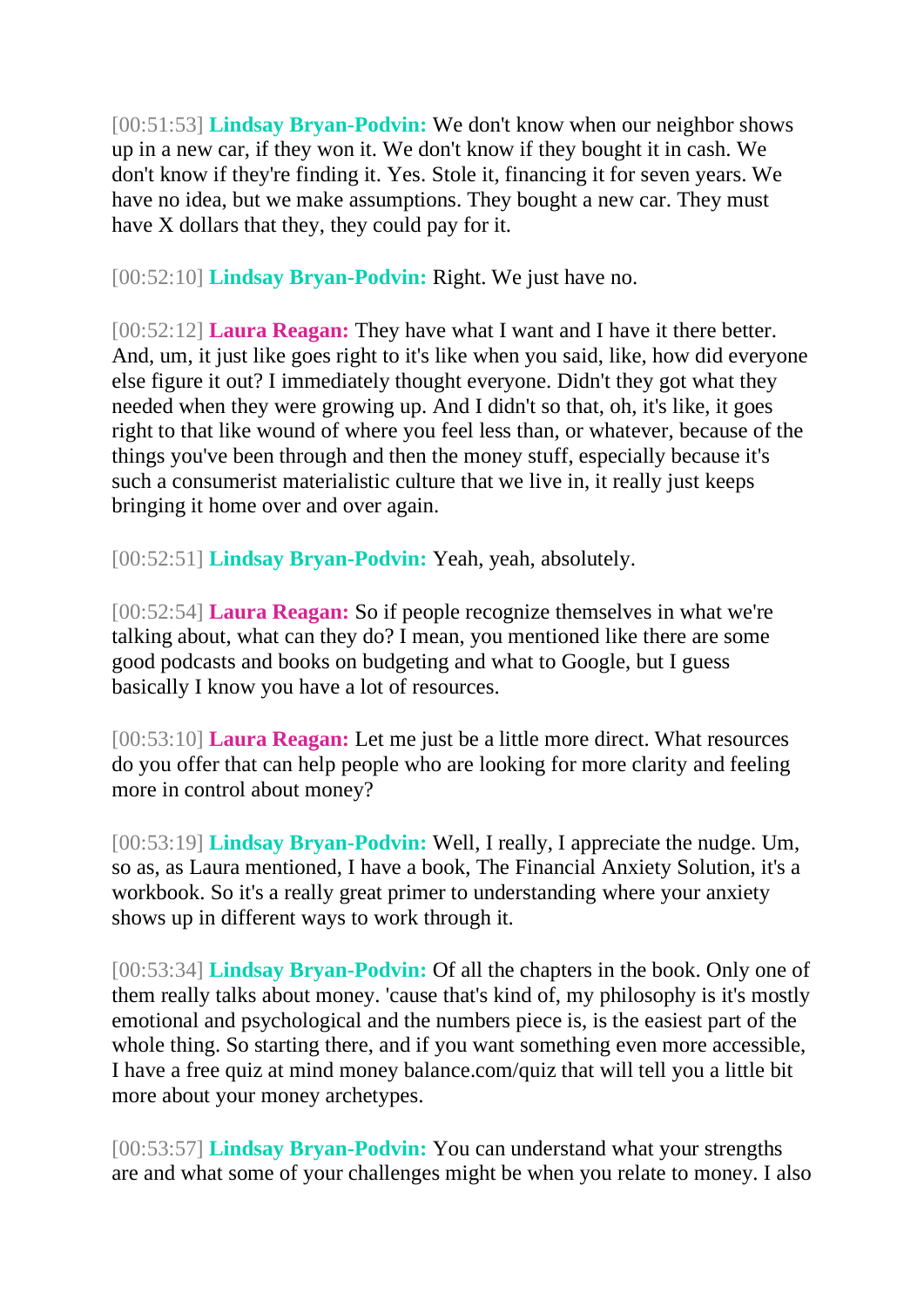have a free podcast, Mind Money Balance. Um, at the time of this recording, I'm trying to figure out which direction I'm taking it, but there's, there's plenty of good stuff there. And then I'm active on Instagram @mindmoneybalance as well.

[00:54:17] **Lindsay Bryan-Podvin:** And if you're looking for a financial therapist, you can check out the Financial Therapy Association. They have a directory, just the asterisk I include there is that anybody can be listed on that directory, like many directories. So sometimes you'll do a search for a financial therapist in your state and a bunch of names will show up.

[00:54:35] **Lindsay Bryan-Podvin:** And then when you click on their profiles, you'll see that they're financial advisors. So just do your due diligence. Yeah. So th but, but right now thats kind of

[00:54:44] **Laura Reagan:** That's a great caveat. That's a very helpful piece to say.

[00:54:47] **Lindsay Bryan-Podvin:** Yeah. Yeah. Well, it's, it's, it's one of those things where we have to educate ourselves as consumers, right?

[00:54:52] **Lindsay Bryan-Podvin:** Just like we tell people, yeah. You can find a therapist on Psychology Today, or you can see that blue check mark, that blue check mark just means they paid the \$20 a month to have their name listed. It doesn't mean that their credentials are verified in any meaningful way. So it's that same kind of a thing it's like, yes, start there.

[00:55:10] **Lindsay Bryan-Podvin:** And see if they're coming from a financial planning background, or if they're coming from a therapist, social worker, psychologist background.

[00:55:17] **Laura Reagan:** That's very helpful. And also don't you have some courses or something too?

[00:55:22] **Lindsay Bryan-Podvin:** They are cooking up. Yes. Yes. So I have a few like standalone hour long workshops, but I have some courses in the works as we speak.

[00:55:32] **Lindsay Bryan-Podvin:** So I've got no pressure, but this is good. This is good. I worked better this way. So I'm working on a. Values-based budgeting course for couples because that's one of the biggest things that comes